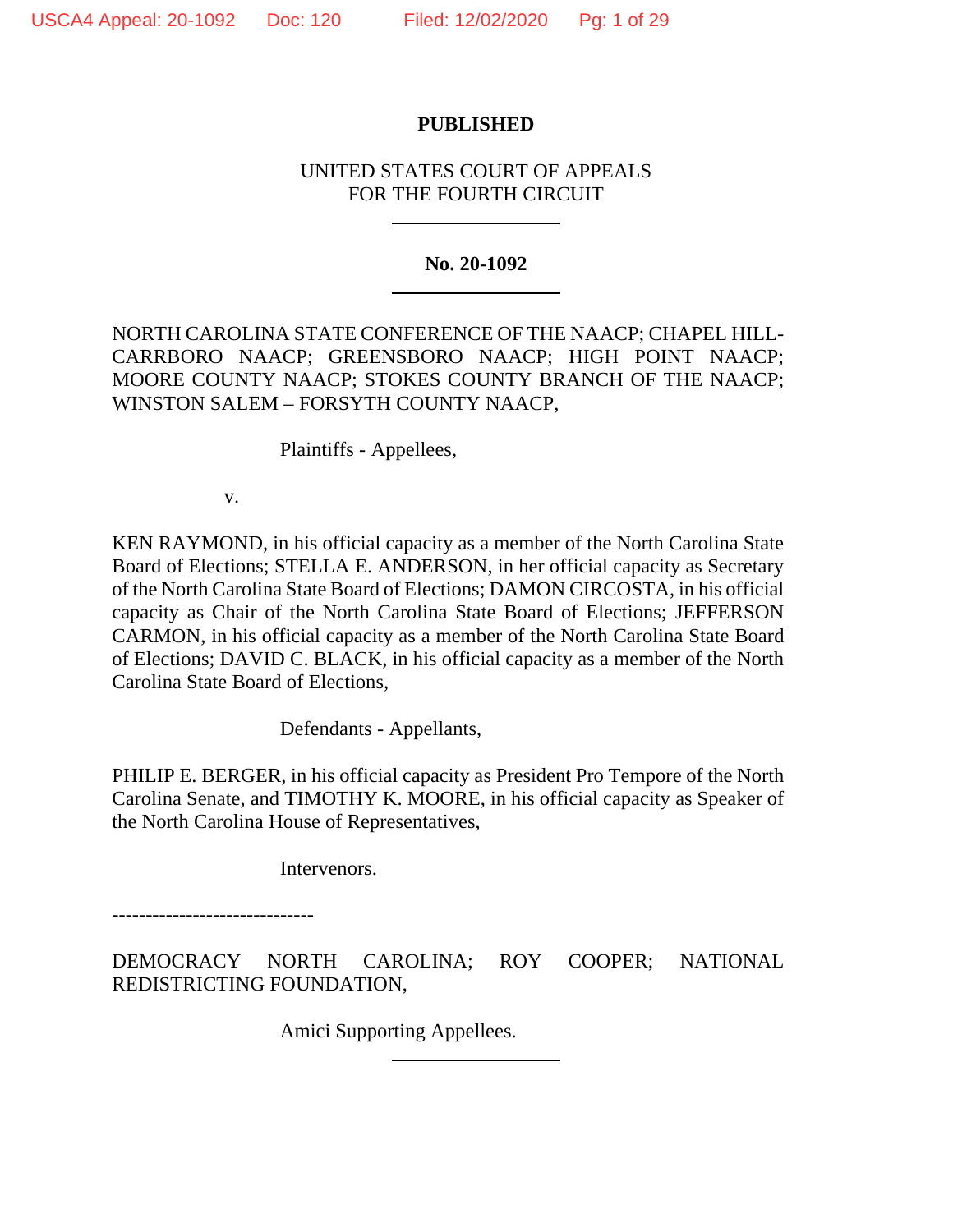Appeal from the United States District Court for the Middle District of North Carolina, at Greensboro. Loretta C. Biggs, District Judge. (1:18-cv-01034-LCB-LPA)

Argued: September 11, 2020 Decided: December 2, 2020

Before HARRIS, RICHARDSON, and QUATTLEBAUM, Circuit Judges.

Reversed by published opinion. Judge Richardson wrote the opinion, in which Judge Harris and Judge Quattlebaum joined.

**ARGUED:** Olga E.V. de Brito, NORTH CAROLINA DEPARTMENT OF JUSTICE, Raleigh, North Carolina, for Appellants. David Henry Thompson, COOPER & KIRK PLLC, Washington, D.C., for Intervenors. John Charles Ulin, TROYGOULD PC, Los Angeles, California, for Appellees. **ON BRIEF:** Joshua H. Stein, Attorney General, Paul M. Cox, Special Deputy Attorney General, NORTH CAROLINA DEPARTMENT OF JUSTICE, Raleigh, North Carolina, for Appellants. Irving Joyner, Cary, North Carolina; Penda D. Hair, Washington, D.C., Caitlin A. Swain, Kathleen Roblez, FORWARD JUSTICE, Durham, North Carolina; Andrew T. Tutt, James W. Cooper, Jeremy C. Karpatkin, Stephen K. Wirth, Jacob Zionce, Thomas La Voy, ARNOLD & PORTER KAYE SCHOLER LLP, Washington, D.C., for Appellees. Peter A. Patterson, Nicole J. Moss, COOPER & KIRK PLLC, Washington, D.C.; Nathan A. Huff, PHELPS DUNBAR LLP, Raleigh, North Carolina, for Intervenors. Marc E. Elias, Aria C. Branch, Washington, D.C., Abha Khanna, PERKINS COIE LLP, Seattle, Washington, for Amicus National Redistricting Foundation. Sean Morales-Doyle, Myrna Pérez, NYU SCHOOL OF LAW, New York, New York; Nathaniel B. Edmonds, Washington, D.C., Aaron Charfoos, Chicago, Illinois, Jane H. Yoon, New York, New York, Steven A. Marenberg, PAUL HASTINGS LLP, Los Angeles, California, for Amicus Democracy North Carolina. Robert E. Harrington, Adam K. Doerr, Erik R. Zimmerman, Travis S. Hinman, ROBINSON, BRADSHAW & HINSON, P.A., Charlotte, North Carolina, for Amicus Governor Roy Cooper.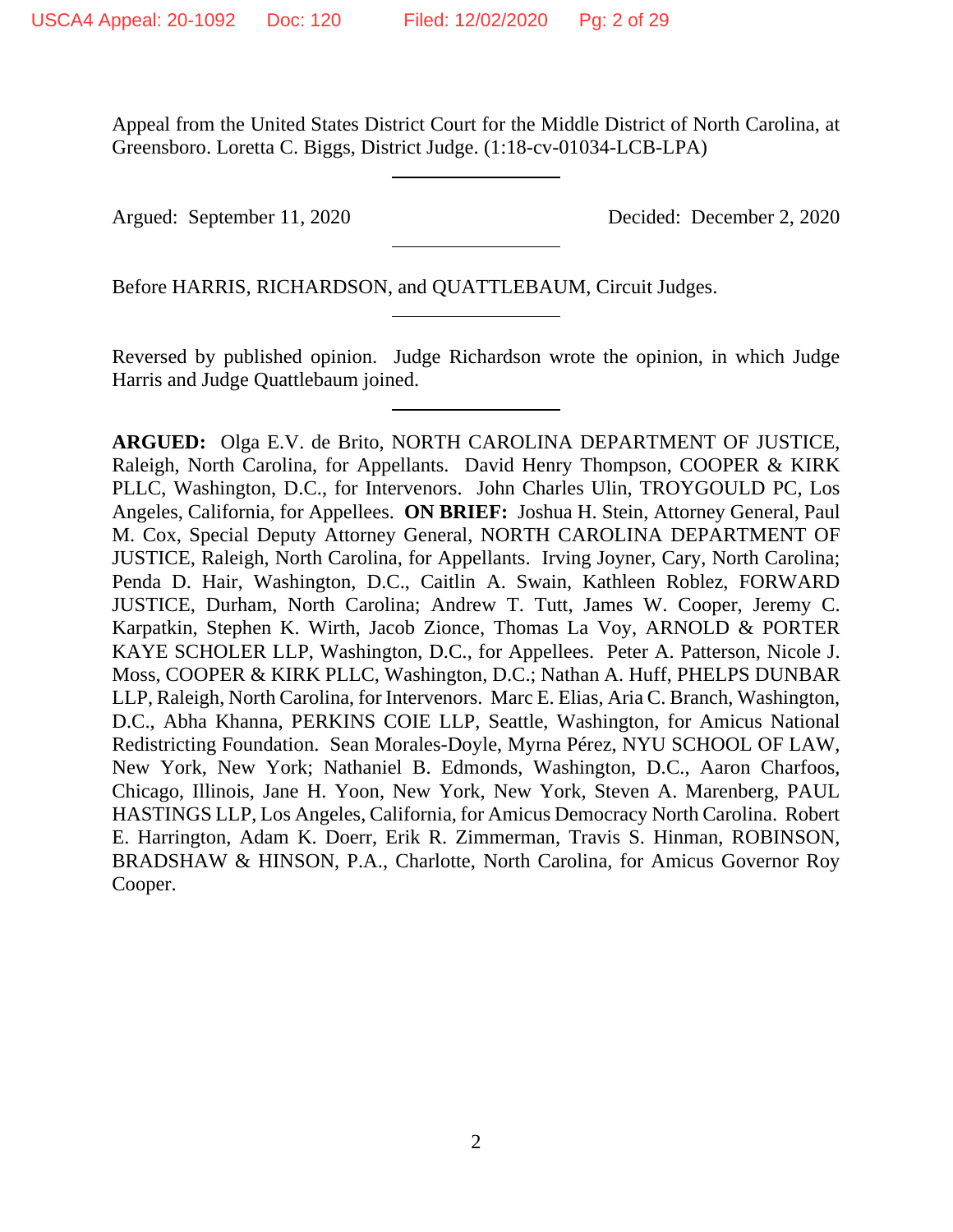RICHARDSON, Circuit Judge:

This case challenges the constitutionality of a 2018 North Carolina law requiring voters to present photographic identification ("2018 Voter-ID Law"). This law was passed after this Court found that North Carolina acted with racially discriminatory intent in enacting a 2013 omnibus voting law ("2013 Omnibus Law"), which included a voter-ID requirement. *See N.C. State Conf. of the NAACP v. McCrory*, 831 F.3d 204, 215 (4th Cir. 2016). The Challengers allege that the 2018 Voter-ID Law was enacted with the same discriminatory intent as the 2013 Omnibus Law. And the district court preliminarily agreed, finding that the Challengers were likely to succeed on the merits of their constitutional claims and issuing a preliminary injunction against the law's enforcement. *See N.C. State Conf. of the NAACP v. Cooper*, 430 F. Supp. 3d 15, 54 (M.D.N.C. 2019). We must determine whether this was an abuse of discretion.

The outcome hinges on the answer to a simple question: How much does the past matter? To the district court, the North Carolina General Assembly's recent discriminatory past was effectively dispositive of the Challengers' claims here. But the Supreme Court directs differently. *See Abbott v. Perez*, 138 S. Ct. 2305, 2324 (2018). A legislature's past acts do not condemn the acts of a later legislature, which we must presume acts in good faith. *Id.* So because we find that the district court improperly disregarded this principle by reversing the burden of proof and failing to apply the presumption of legislative good faith, we reverse.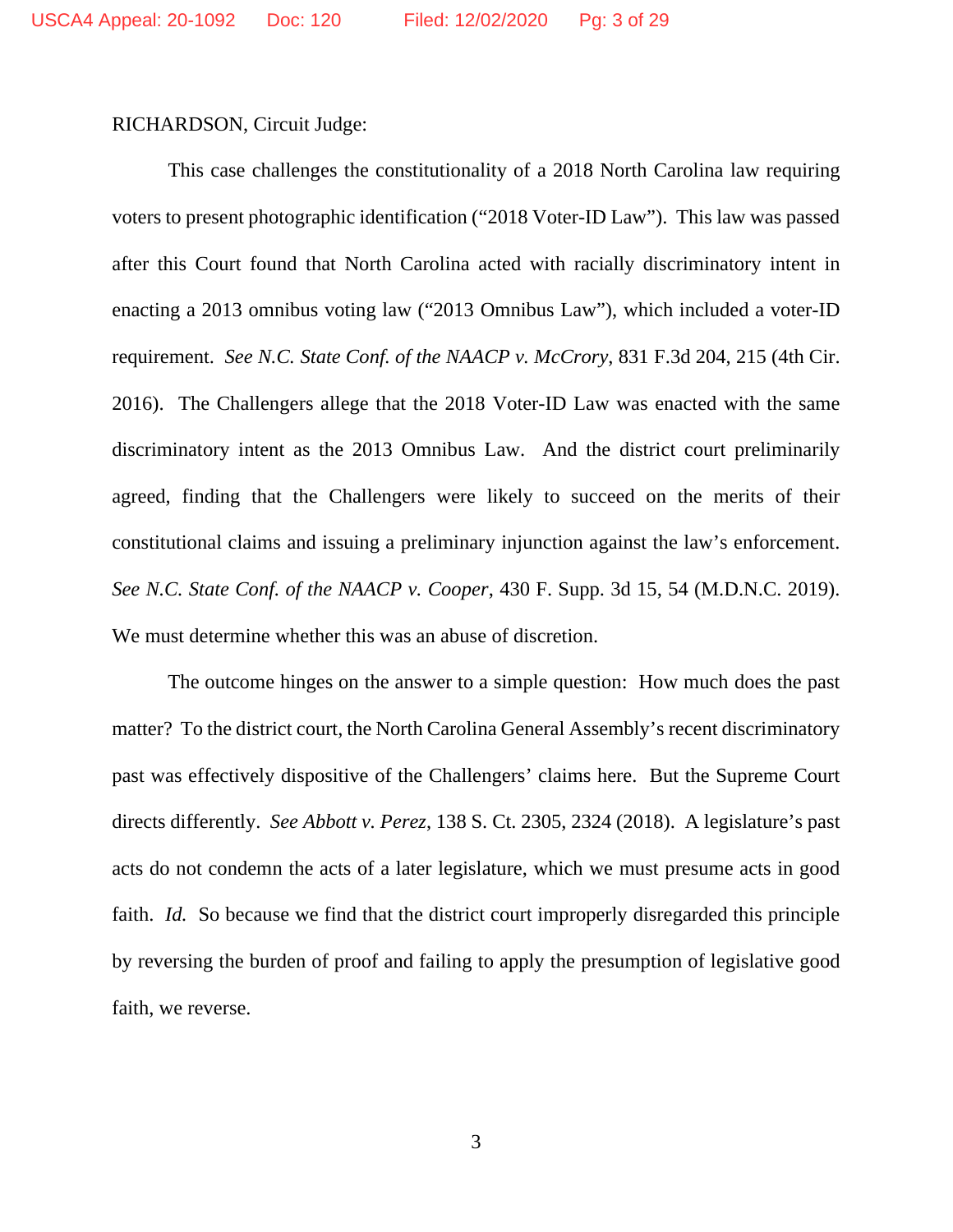## **I. Background**

From 1965 until the summer of 2013, North Carolina was one of several states required to obtain federal permission under the Voting Rights Act before enacting any voting law. Obtaining that permission required a state to present persuasive evidence that the proposed state law had neither the purpose nor effect of "diminishing the ability of any citizens" to vote "on account of race or color." 52 U.S.C. § 10304; *see South Carolina v. United States*, 898 F. Supp. 2d 30, 33 (D.D.C. 2012).

While under that preclearance regime, the General Assembly introduced a voter-ID bill in 2011. The bill passed both chambers, but the Governor vetoed it. In the spring of 2013, the General Assembly tried again. In preparation, at various points in 2012 and 2013, the General Assembly requested information on the use of voting practices by race. *See N.C. State Conf. of the NAACP v. McCrory*, 182 F. Supp. 3d 320, 489 (M.D.N.C. 2016). While the General Assembly considered the new voter-ID bill, the Supreme Court rejected the Voting Rights Act's coverage formula that had required that North Carolina obtain preclearance. *See Shelby Cnty. v. Holder*, 570 U.S. 529, 537 (2013).

Freed of the preclearance requirement, the General Assembly expanded the proposed voter-ID bill into "omnibus legislation" that included a "number of voting restrictions." *McCrory*, 831 F.3d at 216–18. The omnibus bill passed along party lines, and the Governor signed it into law. *Id.* at 218.

In a challenge to this 2013 Omnibus Law, we enjoined five of its voting restrictions: (1) the elimination of preregistration; (2) the elimination of out-of-precinct provisional voting; (3) the elimination of same-day registration; (4) the reduction of the time for early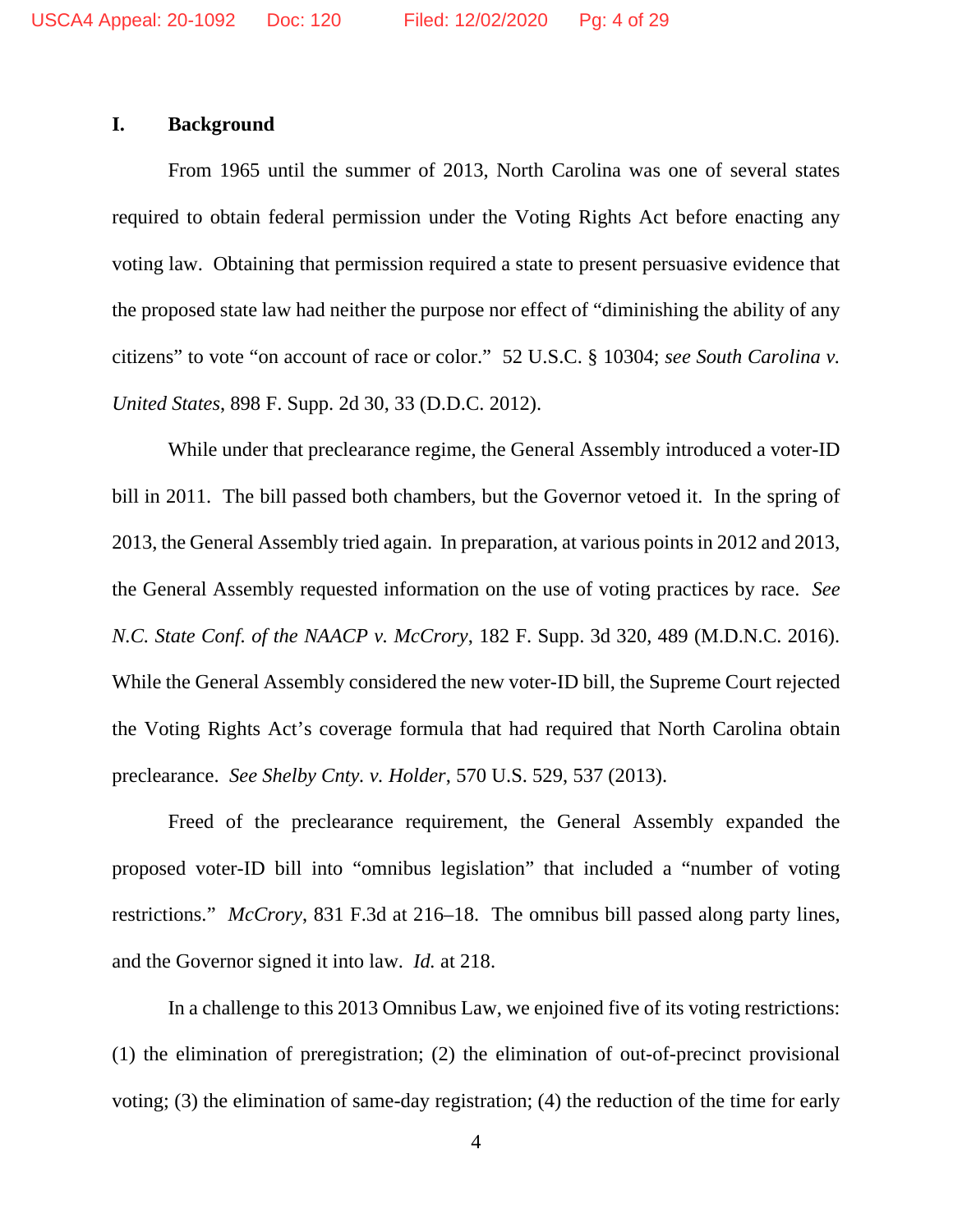voting; and (5) the requirement of a photo ID to vote. *Id.* at 242. Reversing the district court, we found that each of these restrictions had been unlawfully enacted with racially discriminatory intent. *Id.* at 215. Those five restrictions "unmistakably" reflected the General Assembly's motivation to "entrench itself . . . by targeting voters who, based on race, were unlikely to vote for the majority party," *id.* at 233, and did so with "almost surgical precision" using the data on voting practices, *id.* at 214. We noted that after *Shelby County* the General Assembly expanded the bill's restrictions and amended the voter-ID provision to exclude "many of the alternative photo IDs used by African Americans," retaining "only the kinds of IDs that white North Carolinians were more likely to possess." *Id.* at 216. The Supreme Court denied certiorari. *North Carolina v. N.C. State Conf. of the NAACP*, 137 S. Ct. 1399 (2017).

#### **A. The enactment of the 2018 Voter-ID Law**

After we enjoined the 2013 Omnibus Law, legislative leaders called for a new voter-ID law. The General Assembly first asked the voters to approve a voter-ID amendment to the North Carolina Constitution. 20[1](#page-4-0)8 N.C. Sess. Laws 128.<sup>1</sup> The amendment required that all voters in North Carolina "offering to vote in person [] present photographic identification before voting" and directed that the General Assembly "shall enact general laws governing the requirements of such photographic identification, which may include

<span id="page-4-0"></span><sup>&</sup>lt;sup>1</sup> The North Carolina Constitution allows the legislature to place amendments on the ballot by a three-fifths vote of each chamber. N.C. CONST. art. XIII, § 4.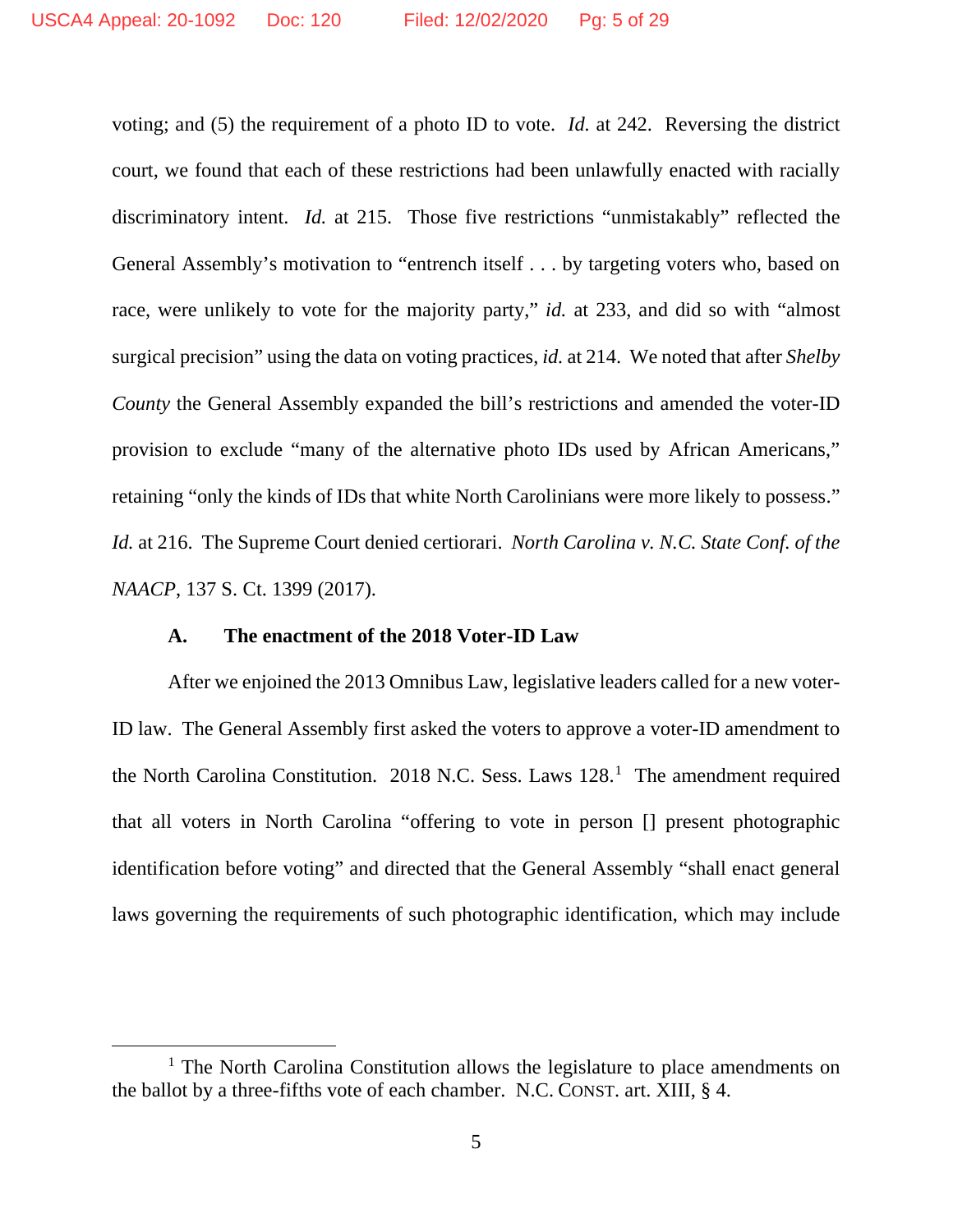exceptions." N.C. CONST. art VI, § 2(4). Fifty-five percent of the voters approved the constitutional amendment.

In that same election, the Republicans lost their supermajorities in both chambers of the General Assembly. During the lame-duck term following the election, the General Assembly enacted the 2018 Voter-ID Law. Its stated purpose was "to implement the constitutional amendment requiring photographic identification to vote." 2018 N.C. Sess. Laws 144. After the Governor vetoed the law, both chambers voted to override the veto and enact the law.

### **B. The 2018 Voter-ID Law's provisions**

Subject to exceptions, the 2018 Voter-ID Law requires North Carolinian voters to produce photographic identification to vote in person or by absentee ballot. 2018 N.C. Sess. Laws 144, § 1.2(a). The law at first listed ten forms of authorized ID:

- 1. North Carolina driver's licenses;
- 2. Other nontemporary IDs issued by the Division of Motor Vehicles;
- 3. United States passports;
- 4. North Carolina voter photo ID cards;
- 5. Tribal enrollment cards issued by state- or federally recognized tribes;
- 6. Certain student IDs issued by post-secondary institutions;
- 7. Certain employee IDs issued by a state or local government entity;
- 8. Out-of-state driver's licenses and nonoperator IDs (if the voter is newly registered);
- 9. Military IDs; and
- 10. Veterans IDs.

*Cooper*, 430 F. Supp. 3d at 36 (footnote omitted) (citing 2018 N.C. Sess. Laws 144,

§ 1.2(a)). Military and veteran IDs qualify "regardless of whether the identification

contains a printed expiration or issuance date."  $\S 1.2(a)$ . All other forms of ID must be

"valid and unexpired" or expired for less than one year (except that voters over the age of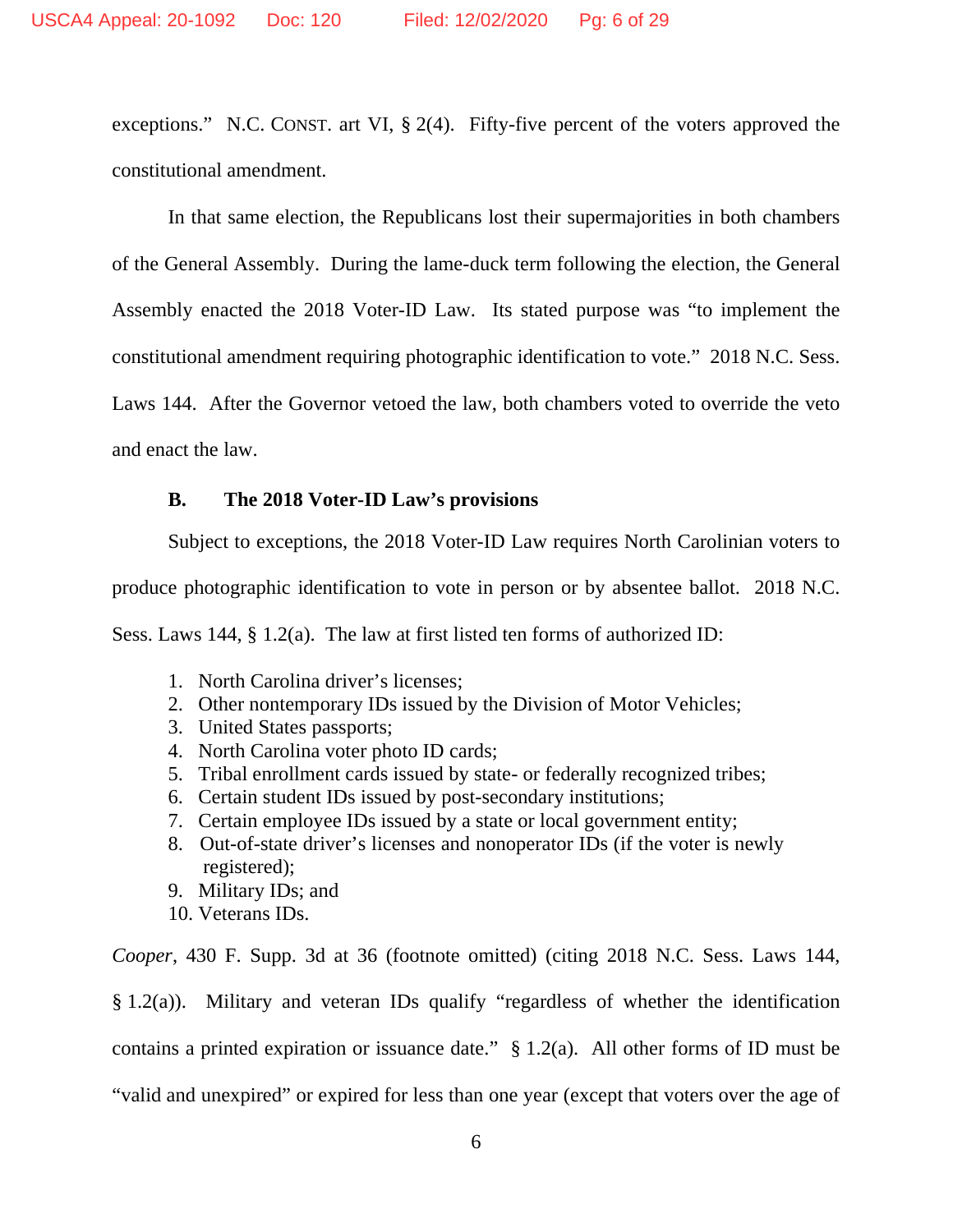sixty-five may use an expired ID so long as it was unexpired on their sixty-fifth birthday). *Id.*

To mitigate any hardships, the 2018 Voter-ID Law establishes three ways to vote for those lacking a qualifying ID. First, registered voters may obtain a free voter-photo-ID card by visiting their county board of elections.  $\S 1.1(a)$ . These IDs are also available during one-stop early voting, where one can get a free ID and vote the same day. *See id*.; N.C. GEN. STAT. §§ 163-227.2(b), 163-227.6(a). No documentation is needed to get the free ID: voters must simply provide their name, date of birth, and last four digits of their social security number. § 1.1(a). Second, if registered voters show up to the polls without a qualifying ID, they may fill out a provisional ballot.  $\S 1.2(a)$ . Their vote will be counted if they present an ID—including a new voter-photo-ID card—to the elections board no later than the day before the election is canvassed. *Id.* Last, three groups of people are exempted from the photo-ID requirement: (1) people with religious objections; (2) survivors of recent natural disasters who cannot present a qualifying ID because of that natural disaster; and (3) people with a "reasonable impediment" to obtaining or presenting a qualifying ID. *Id.* Voters in these groups may cast a provisional ballot if they complete an affidavit that affirms their identity and gives their reason for not presenting a qualifying ID. *Id.* Their votes must count unless the five-member bipartisan county board of elections unanimously finds that there are "grounds to believe the affidavit is false." *Id.*; *see also Cooper*, 430 F. Supp. 3d at 40 (citing 08 N.C. ADMIN. CODE 17.0101(b)). The law includes a list of qualifying "reasonable impediments," including having lost or stolen identification, having applied for but not yet received proper identification, and being unable to obtain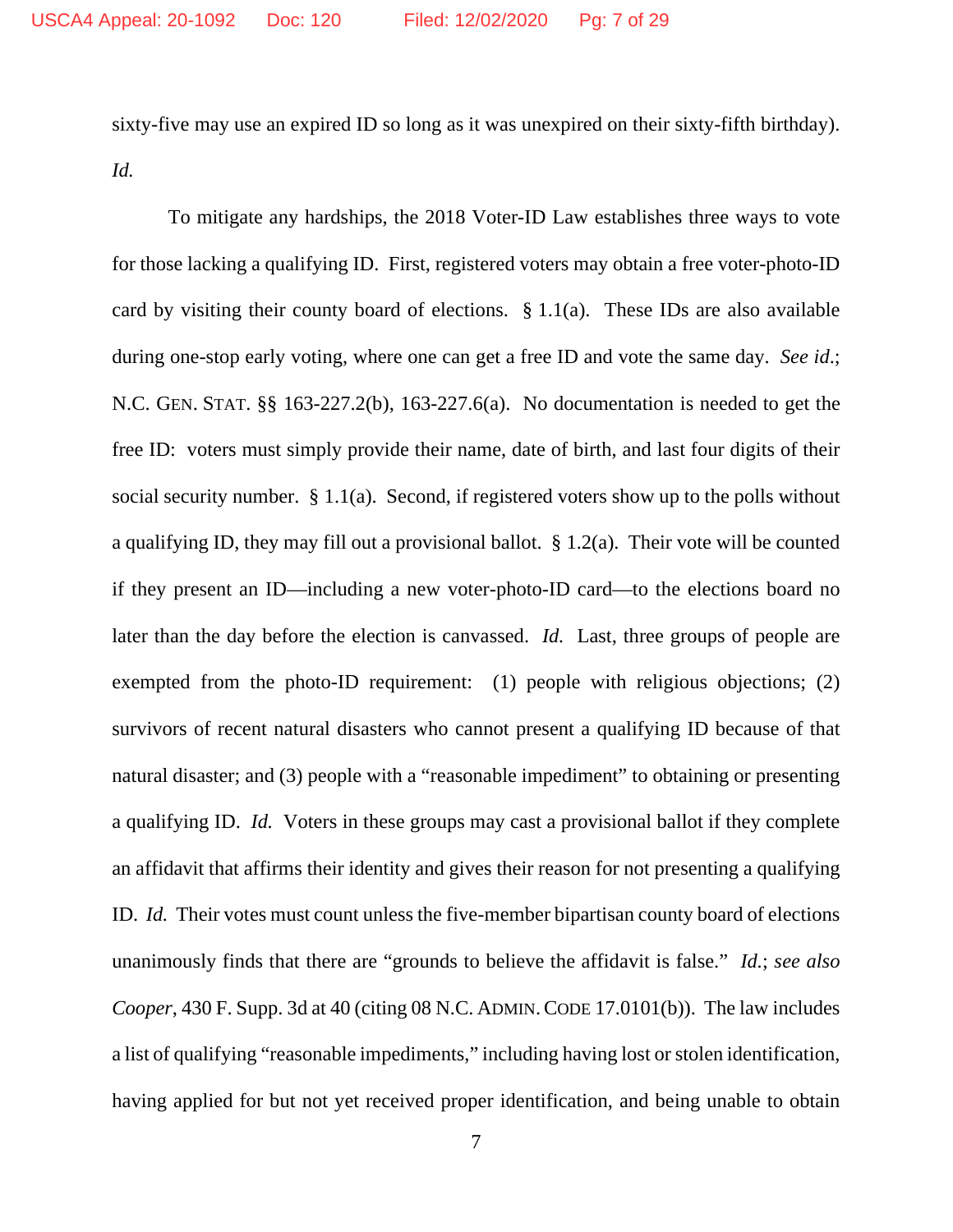identification because of disability, illness, work schedule, family responsibilities, or a lack of transportation or documentation. § 1.2(a). But the law also includes a catch-all provision that allows voting without a photo ID for any "other reasonable impediment" to obtaining or presenting a qualifying ID. *Id.*

In addition to imposing a voter-ID requirement, the 2018 Voter-ID Law permits each political party in North Carolina "to designate up to 100 additional at-large observers who are residents of the State who may attend any voting place in the State." § 3.3. It also expands the grounds on which ballots can be challenged to include when "[t]he registered voter does not present photo identification in accordance with [the 2018 Voter-ID Law]."  $§ 3.1(c).$ 

#### **C. The current lawsuit**

The day after the 2018 Voter-ID Law was enacted, the Challengers sued the members of the North Carolina State Board of Elections ("Defendants") and the Governor of North Carolina<sup>[2](#page-7-0)</sup> in their official capacities. The complaint challenged three provisions of the law—the voter-ID requirements, the increase in the number of poll observers, and the expansion of reasons for challenging a ballot. According to the Challengers, these provisions violated § 2 of the Voting Rights Act and the Fourteenth and Fifteenth Amendments because they had been enacted with racially discriminatory intent.

More than nine months after filing suit, the Challengers first requested that the district court enter a preliminary injunction against enforcement of the challenged

<span id="page-7-0"></span> $2^2$  Governor Cooper was dismissed from the lawsuit as an improper defendant.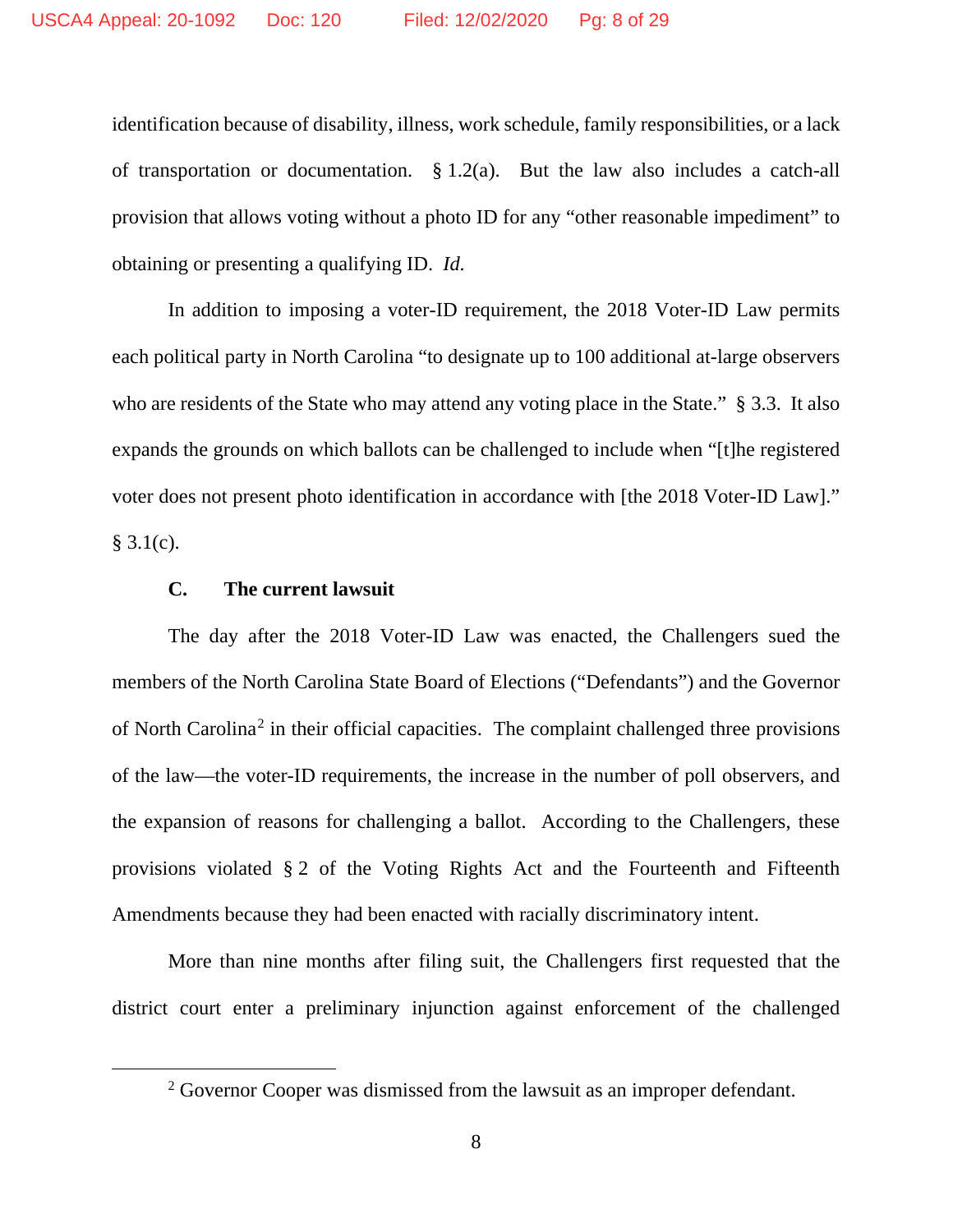provisions. After a hearing, the district court granted the preliminary injunction for the voter-ID and ballot-challenge provisions after finding that the Challengers were likely to succeed on their constitutional claims. *Cooper*, 430 F. Supp. 3d at 53–54. Defendants appealed, and we have jurisdiction under 28 U.S.C.  $\S$  1292(a)(1).

## **D. Standing**

To bring this suit, the Challengers—chapters of the NAACP—require some form of organizational standing. The district court found that the Challenger organizations have standing to sue on their own behalf because "they will need to divert resources away from their planned voter-engagement efforts to respond to S.B. 824's requirements." *Cooper*, 430 F. Supp. 3d at 24 n.3.

When an action "perceptibly impair[s]" an organization's ability to carry out its mission and "consequent[ly] drain[s] . . . the organization's resources," "there can be no question that the organization has suffered injury in fact." *Havens Realty Corp. v. Coleman*, 455 U.S. 363, 379 (1982). After the district court ruled in this case, we clarified that the *Havens Realty* standard is not met simply because an organization makes a "unilateral and uncompelled" choice to shift its resources away from its primary objective to address a government action. *CASA de Maryland, Inc. v. Trump*, 971 F.3d 220, 238 (4th Cir. 2020). We need not consider the effect of that decision on the Challengers' standing to sue on their own behalf, however, because the Challengers in any event have standing on a representational theory. An organizational plaintiff may sue on behalf of its members if: (1) its members would have standing if they sued individually; (2) the interests the lawsuit seeks to raise "are germane to the organization's purpose"; and (3) the claims and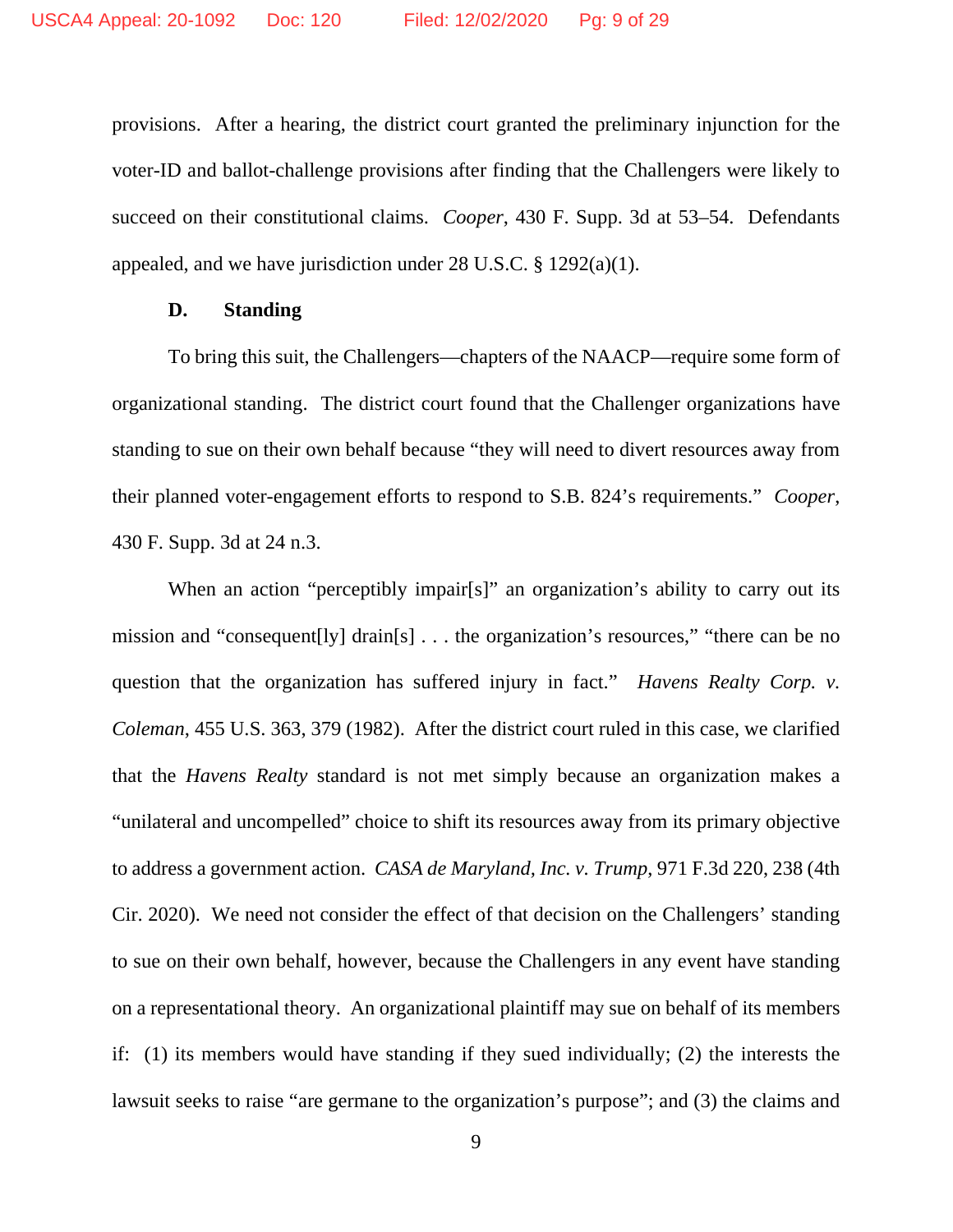type of relief asserted in the complaint do not require the individual members' participation in the lawsuit. *Hunt v. Wash. State Apple Advert. Comm'n*, 432 U.S. 333, 343 (1977). The Challengers meet those requirements.

Three days before oral argument, however, the Challengers moved to dismiss this appeal as moot based on developments in a parallel case in state court. In early 2020, the North Carolina Court of Appeals reversed a state trial court and ordered that the 2018 Voter-ID Law be preliminarily enjoined. *Holmes v. Moore*, 840 S.E.2d 244, 266–67 (N.C. Ct. App. 2020). The trial court entered that injunction in early August 2020 and set trial for April 2021. Based on this state-court injunction, the Challengers allege "[n]either party can win any effective relief by winning this appeal" because the state-court preliminary injunction restrains the same conduct as the federal preliminary injunction and will remain in place until the federal district court enters a final judgment. Appellants' Motion to Dismiss as Moot 6.

But improbability and impossibility are not the same thing. A suit becomes moot, and we lose jurisdiction, "when it is *impossible* for a court to grant any effectual relief whatever to the prevailing party." *Chafin v. Chafin*, 568 U.S. 165, 172 (2013) (emphasis added) (internal citations omitted). "As long as the parties have a concrete interest, however small, in the outcome of the litigation, the case is not moot." *Id.* A *final* statecourt judgment that the 2018 Voter-ID Law violates the North Carolina state constitution *might* make relief in this federal appeal impossible. *See Nationwide Mut. Ins. Co. v. Burke*, 897 F.2d 734, 739 (4th Cir. 1990). But neither the federal nor state court has ruled on the merits. *Cf. California v. Azar*, 911 F.3d 558, 569 (9th Cir. 2018).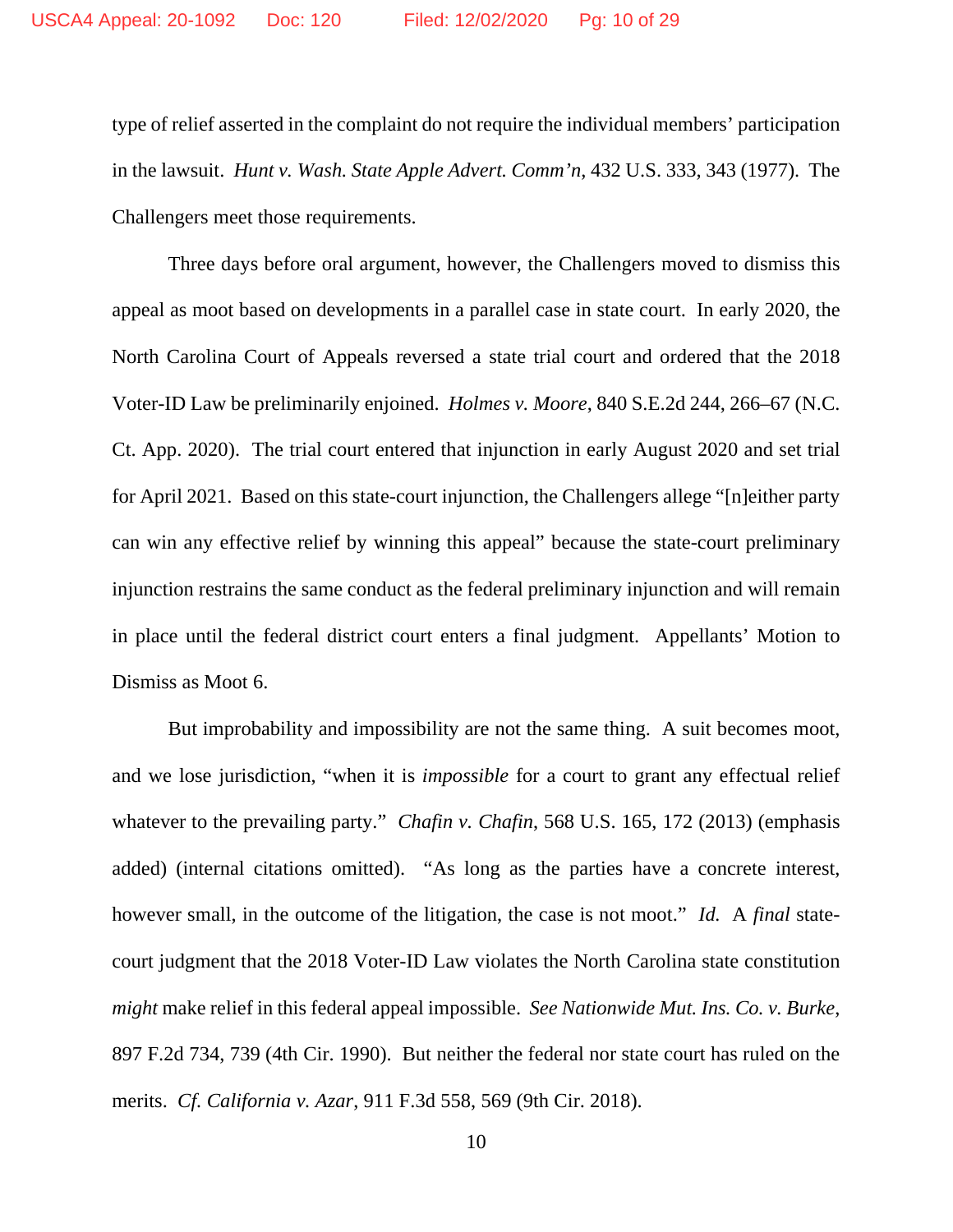The federal trial on the merits was recently continued from its originally scheduled date in January 2021, so it is not clear that the federal district court will issue a final judgment before the trial in state court. We decline to presume that the state and federal trial dates will not continue to change or that, even if the federal trial occurs first, the federal court will issue a final ruling on the merits before the state court. Nor do we presume that the state court will find in the Challengers' favor and issue a permanent injunction. So the present appeal may well matter, and the case is not moot. *See Chafin*, 568 U.S. at 172.

#### **II. Discussion**

We review the district court's preliminary injunction for an abuse of discretion. *Quince Orchard Valley Citizens Ass'n, Inc. v. Hodel*, 872 F.2d 75, 78 (4th Cir. 1989). "A district court abuses its discretion 'by applying an incorrect preliminary injunction standard, by resting its decision on a clearly erroneous finding of a material fact, or by misapprehending the law with respect to underlying issues in litigation.'" *Id.* (quoting *Goldie's Bookstore v. Super. Ct. of State of Cal.*, 739 F.2d 466, 470 (9th Cir. 1984)). We review factual findings for clear error and legal conclusions de novo. *Pashby v. Delia*, 709 F.3d 307, 319 (4th Cir. 2013) (citing *Dewhurst v. Century Aluminum Co.*, 649 F.3d 287, 290 (4th Cir. 2011)).

Obtaining a preliminary injunction requires the Challengers to establish that (1) they are likely to succeed on the merits of their claim, (2) they are likely to suffer irreparable harm without an injunction, (3) the balance of equities tilts in their favor, and (4) issuing an injunction is in the public interest. *Winter v. Nat. Res. Def. Council, Inc.*, 555 U.S. 7, 20 (2008). To prevail on the merits of their constitutional challenges, these Challengers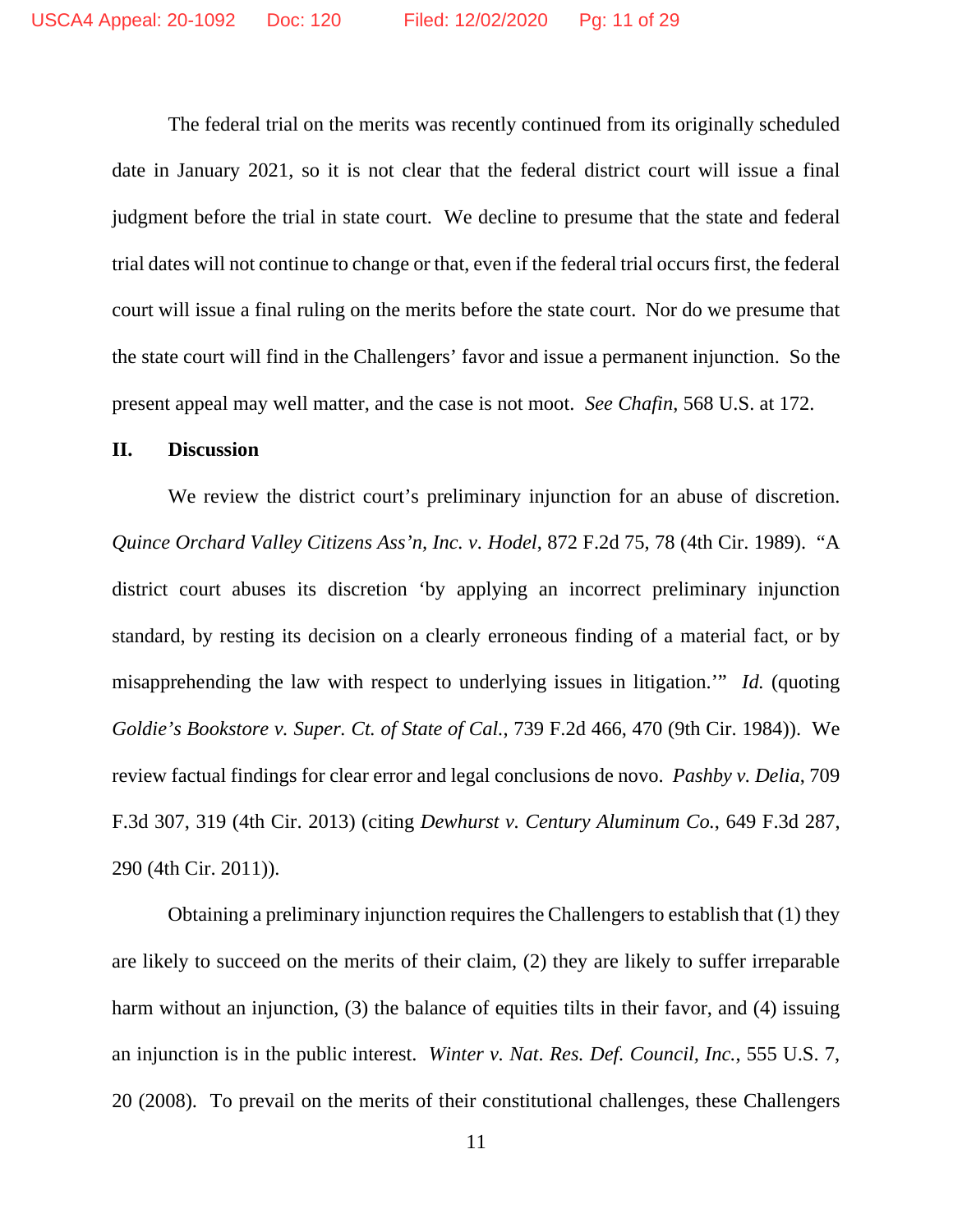had to prove that the 2018 Voter-ID Law was passed with discriminatory intent and has an actual discriminatory impact. *McCrory*, 831 F.3d at 231; *see also Vill. of Arlington Heights v. Metro. Hous. Dev. Corp.*, 429 U.S. 252, 265 (1977); *Irby v. Va. State Bd. of Elections*, 889 F.2d 1352, 1355 (4th Cir. 1989).

In its only precedent that addresses the constitutionality of a voter-ID law, the Supreme Court held that Indiana's voter-ID law was constitutional. *Crawford v. Marion Cnty. Election Bd.*, 553 U.S. 181, 194–97, 200–04 (2008) (plurality). It reasoned that the minimal burdens imposed on voters who lacked a qualifying ID to comply with the law were outweighed by the state's legitimate interests in preventing voter fraud, election modernization, and safeguarding voter confidence. *Id*. But the plaintiffs there did not allege that the law had been passed with racially discriminatory intent. So although *Crawford* lays down important principles for evaluating the burdens and benefits of voter-ID laws, it does not directly answer the discriminatory-intent issue before us.

Determining whether a statute was enacted with discriminatory intent is a factual question involving a two-step process. *Hunt v. Cromartie*, 526 U.S. 541, 549 (1999). First, the Challengers bear the burden of showing that racial discrimination was a "'substantial' or 'motivating' factor behind enactment of the law." *Hunter v. Underwood*, 471 U.S. 222, 228 (1985). Satisfying that burden requires looking at the four factors from the Supreme Court's *Arlington Heights* decision: (1) historical background; (2) the specific sequence of events leading to the law's enactment, including any departures from the normal legislative process; (3) the law's legislative history; and (4) whether the law "bears more heavily on one race than another." *Arlington Heights*, 429 U.S. at 265–69. And in doing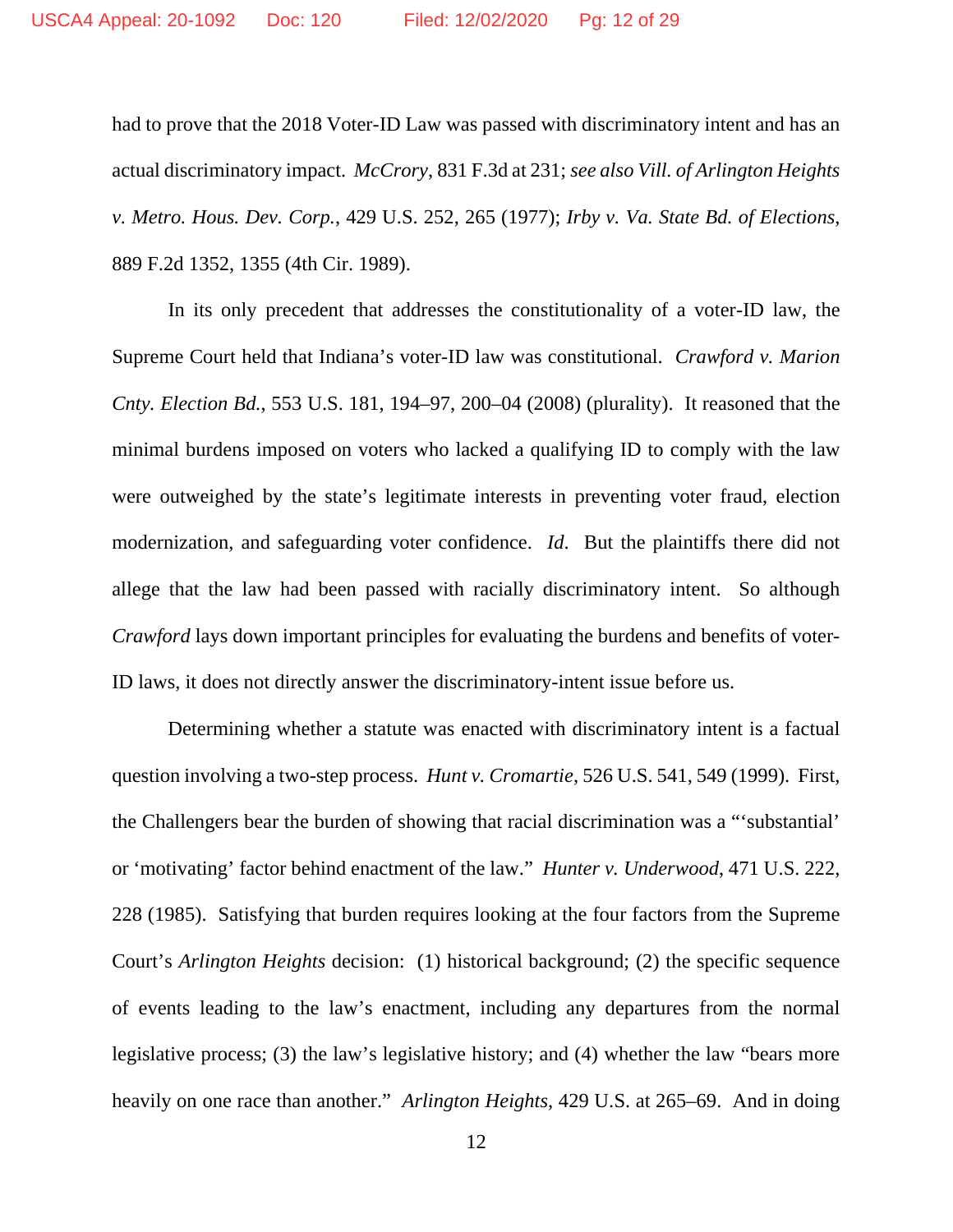so, the district court *must* afford the state legislature a "presumption" of good faith. *Abbott*, 138 S. Ct. at 2324. For "a finding of past discrimination" neither shifts the "allocation of the burden of proof" nor removes the "presumption of legislative good faith." *Id.*; *see also City of Mobile v. Bolden*, 446 U.S. 55, 74 (1980) ("[P]ast discrimination cannot, in the manner of original sin, condemn governmental action that is not itself unlawful."); *McCrory*, 831 F.3d at 241 (finding that we cannot "freeze North Carolina election law in place" as it existed before the 2013 Omnibus Law).

Only if the Challengers meet their burden to show discriminatory intent do we turn to the second step. There "the burden shifts to the law's defenders to demonstrate that the law would have been enacted without" racial discrimination. *Hunter*, 471 U.S. at 228. It is only then that judicial deference to the legislature "is no longer justified." *Arlington Heights*, 429 U.S. at 265–66. Without deference and with the burden placed firmly on the legislature, a district court at the second step must "scrutinize the legislature's *actual* nonracial motivations to determine whether they *alone* can justify the legislature's choices." *McCrory*, 831 F.3d at 221.

The district court here considered the General Assembly's discriminatory intent in passing the 2013 Omnibus Law to be effectively dispositive of its intent in passing the 2018 Voter-ID Law. In doing so, it improperly flipped the burden of proof at the first step of its analysis and failed to give effect to the Supreme Court's presumption of legislative good faith. These errors fatally infected its finding of discriminatory intent. And when that finding crumbles, the preliminary injunction falls with it.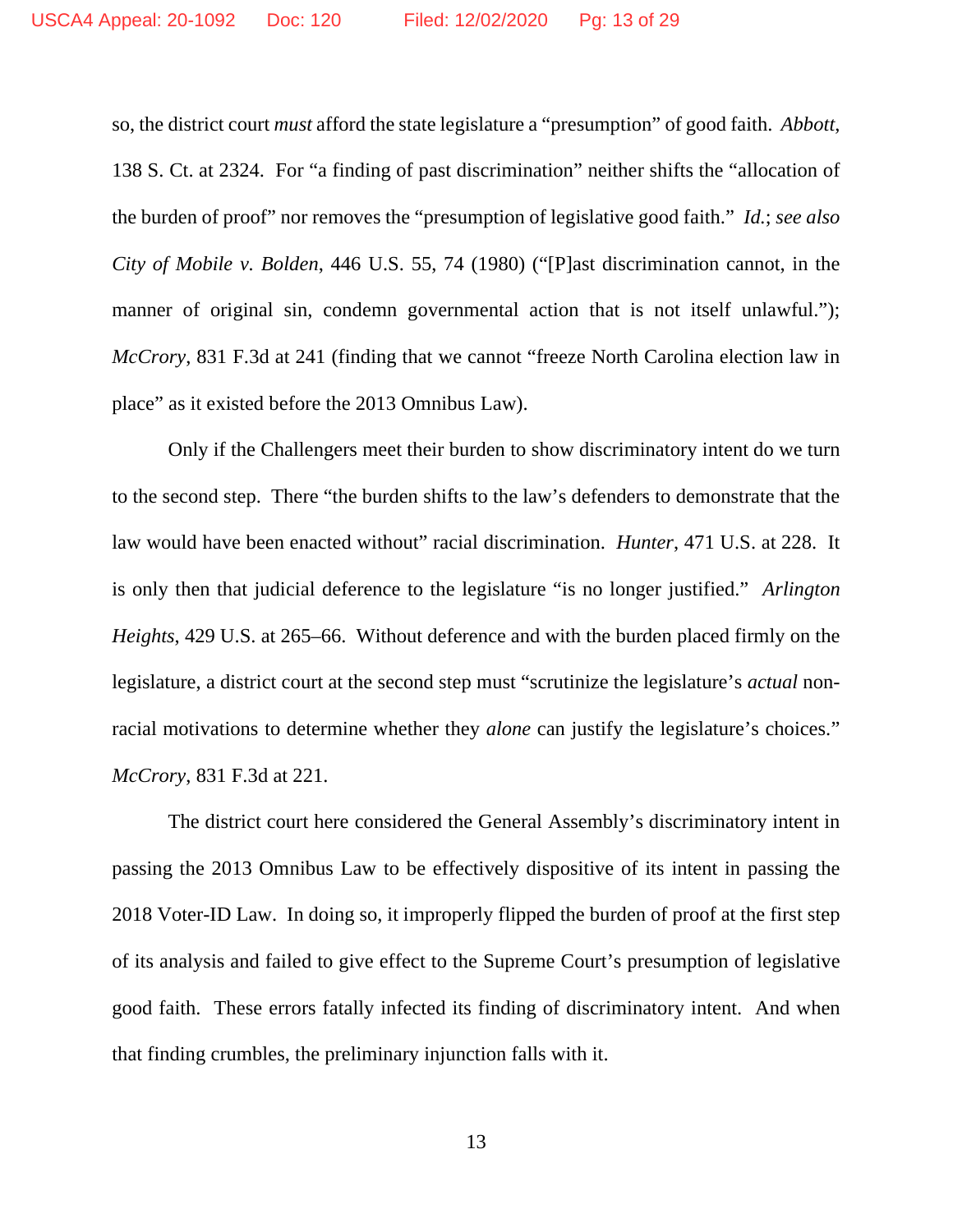#### **A. Burden-shifting and the presumption of good faith**

*Abbott* could not be more clear in allocating the burden of proof and applying the presumption of good faith. Yet the district court failed to hold the Challengers to their burden of proving the General Assembly's discriminatory intent. And it failed to apply or even mention—the presumption of legislative good faith to which the General Assembly was entitled. *See Abbott*, 138 S. Ct. at 2324–25. Instead, based on our decision in *McCrory*, the court forced the General Assembly to "bear the risk of nonpersuasion with respect to intent." *Cooper*, 430 F. Supp. 3d at 32 (quoting *United States v. Fordice*, 505 U.S. 717, 747 (1992) (Thomas, J., concurring)). This was an unmistakable error.

We first note that this case is much like *Abbott*. There, a three-judge panel found that the 2013 Texas Legislature had acted with discriminatory intent in passing a new redistricting plan after its 2011 plan was denied preclearance under the Voting Rights Act. *Abbott*, 138 S. Ct. at 2318. The panel first stated that the burden was on the challengers but then flipped it based on *who* passed the 2013 law: a Legislature with "substantially similar" membership and the "same leadership" that passed the flawed 2011 plan. *Perez v. Abbott*, 274 F. Supp. 3d 624, 645–46, 648 n.37 (W.D. Tex. 2017). Because *who* passed both plans remained the same, the court "flip[ped] the evidentiary burden on its head," requiring Texas to show that the 2013 Legislature had "purged the 'taint'" of the unlawful 2011 plan. *Abbott*, 138 S. Ct. at 2324–25*.* The Supreme Court reversed this "fundamentally flawed" analysis. *Id.* at 2326. The district court had erred because it had "reversed the burden of proof [and] [] imposed on the State the obligation of proving that the 2013 Legislature had experienced a true 'change of heart.'" *Id.* at 2325 (quoting *Perez*,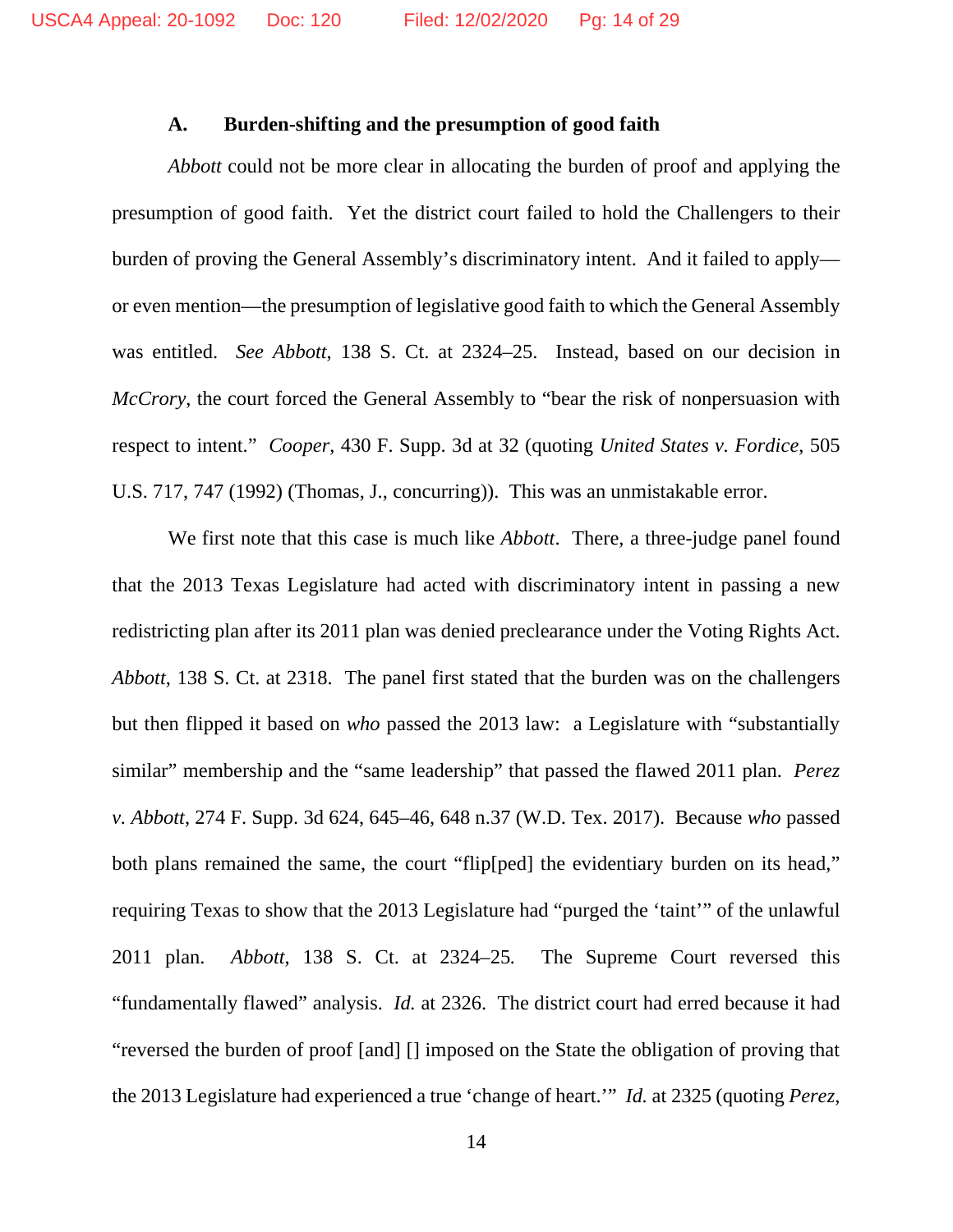274 F. Supp. 3d at 649). Its finding of discriminatory intent had "relied overwhelmingly on what it perceived to be the 2013 Legislature's duty to show that it had purged the bad intent of its predecessor." *Id.* at 2326 n.18. What was relevant was "the intent of the 2013 Legislature." *Id.* at 2327. And that legislature was to be afforded "the presumption of legislative good faith" and not condemned based on prior bad acts. *Id.* at 2324. Turning to the evidence presented, the Supreme Court found it "plainly insufficient" to overcome this presumption and meet the plaintiffs' burden. *Id.* at 2327.

The district court here made the same mistake as the panel in *Abbott* without even trying to distinguish the Supreme Court's holding. Explaining that it is "'eminently reasonable to make the State bear the risk of non-persuasion with respect to intent' when the very same people who passed the old, unconstitutional law passed the new," *Cooper*, 430 F. Supp. 3d at 32, the district court noted that the General Assembly did not "try[] to cleanse the discriminatory taint," *id.* at 43, or "tak[e] steps to purge the taint of discriminatory intent," *id.* at 35. *See Veasey v. Abbott*, 888 F.3d 792, 801 (5th Cir. 2018) (reversing the district court for presuming that a new voter-ID law was "fatally infected" by the unconstitutional discrimination of a past voter-ID law that had been struck down). These were not merely "stray comments." *Abbott*, 138 S. Ct. at 2325. "On the contrary, they were central to the court's analysis," *id.*, for they made explicit the burden-shifting that the court engaged in while assessing the *Arlington Heights* factors.

The district court penalized the General Assembly because of who they were, instead of what they did. When discussing the sequence of events leading to the 2018 Voter-ID Law's enactment, the district court discounted the normalcy of the legislative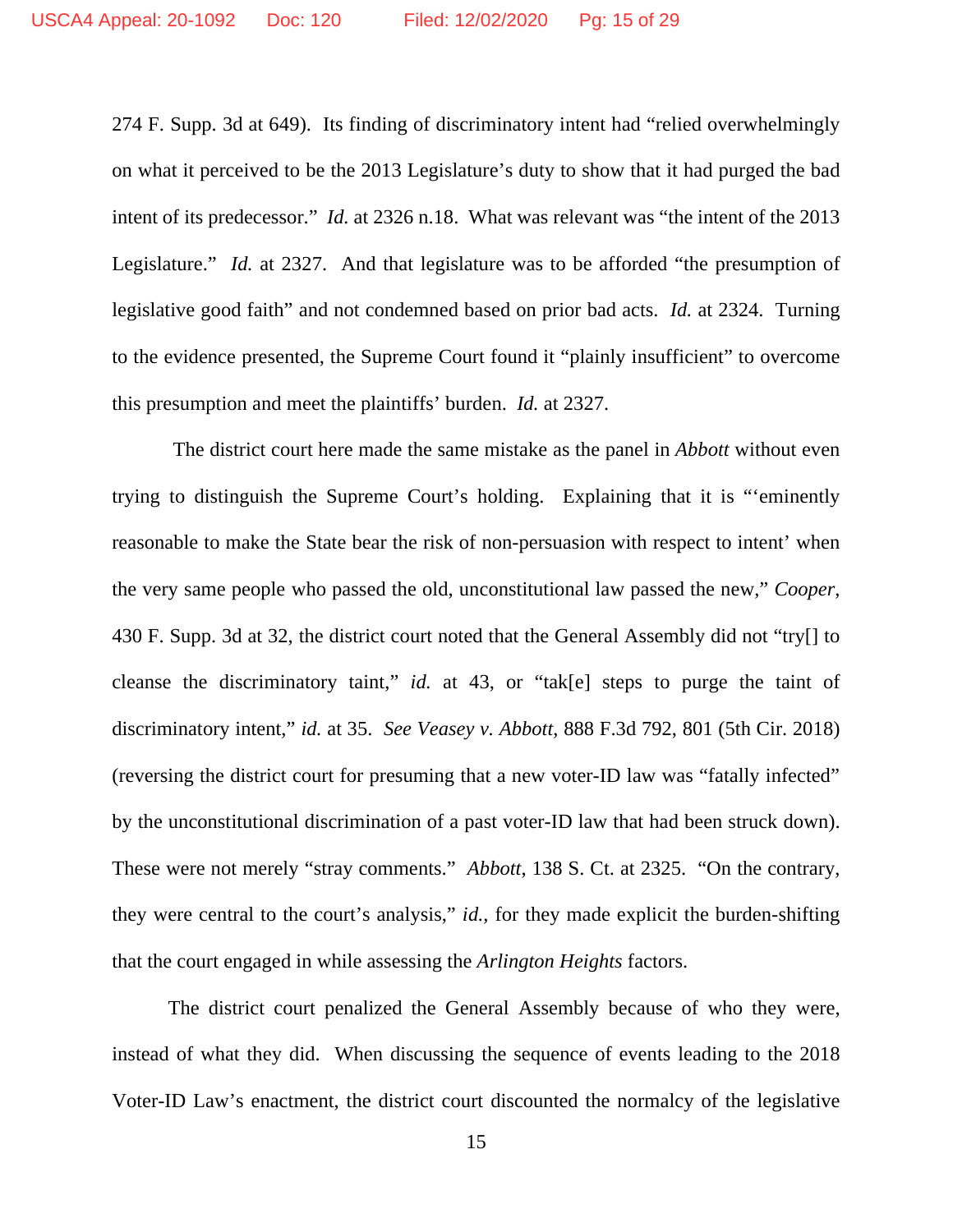process to focus on *who* drafted and passed the law. *Cooper*, 430 F. Supp. 3d at 31. "[W]ho" drafted the 2018 Voter-ID Law was "many of the same legislative leaders who championed [the 2013 Omnibus Law]." *Id.* at 31–32 (citing the record). And *who* passed the 2018 Voter-ID Law was many of the same legislators who "had previously voted for [the 2013 Omnibus Law]." *Id.* at 31.

The question of *who* reared its head again in the court's discussion of the 2018 Voter-ID Law's legislative history. In that section, the district court emphasized that the General Assembly's positions had "remained virtually unchanged" between *McCrory* and the enactment of the 2018 Voter-ID Law. *Id.* at 33. And the court assumed that the racial data remained in the minds of the legislators: "[T]hey need not have had racial data in hand to still have it in mind." *Id.* at 34–35. By focusing on *who* passed the 2018 Voter-ID Law and requiring the General Assembly to purge the taint of the prior law, the district court flipped the burden and disregarded *Abbott*'s presumption.

The district court's *who* argument also overlooked the state constitutional amendment. Fifty-five percent of North Carolinian voters constitutionally required the enactment of a voter-ID law and designated to the General Assembly the task of enacting the law. N.C. CONST. art. VI, § 2(4). That constitutional amendment served as an independent intervening event between the General Assembly's passage of the 2013 Omnibus Law and its enactment of the 2018 Voter-ID Law. *See Abbott*, 138 S. Ct. at 2325 (noting that the plans the 2013 Texas Legislature had enacted "had been developed by the Texas court pursuant to instructions" from the Supreme Court). This constitutional amendment undercuts the district court's tenuous "who" argument. For after the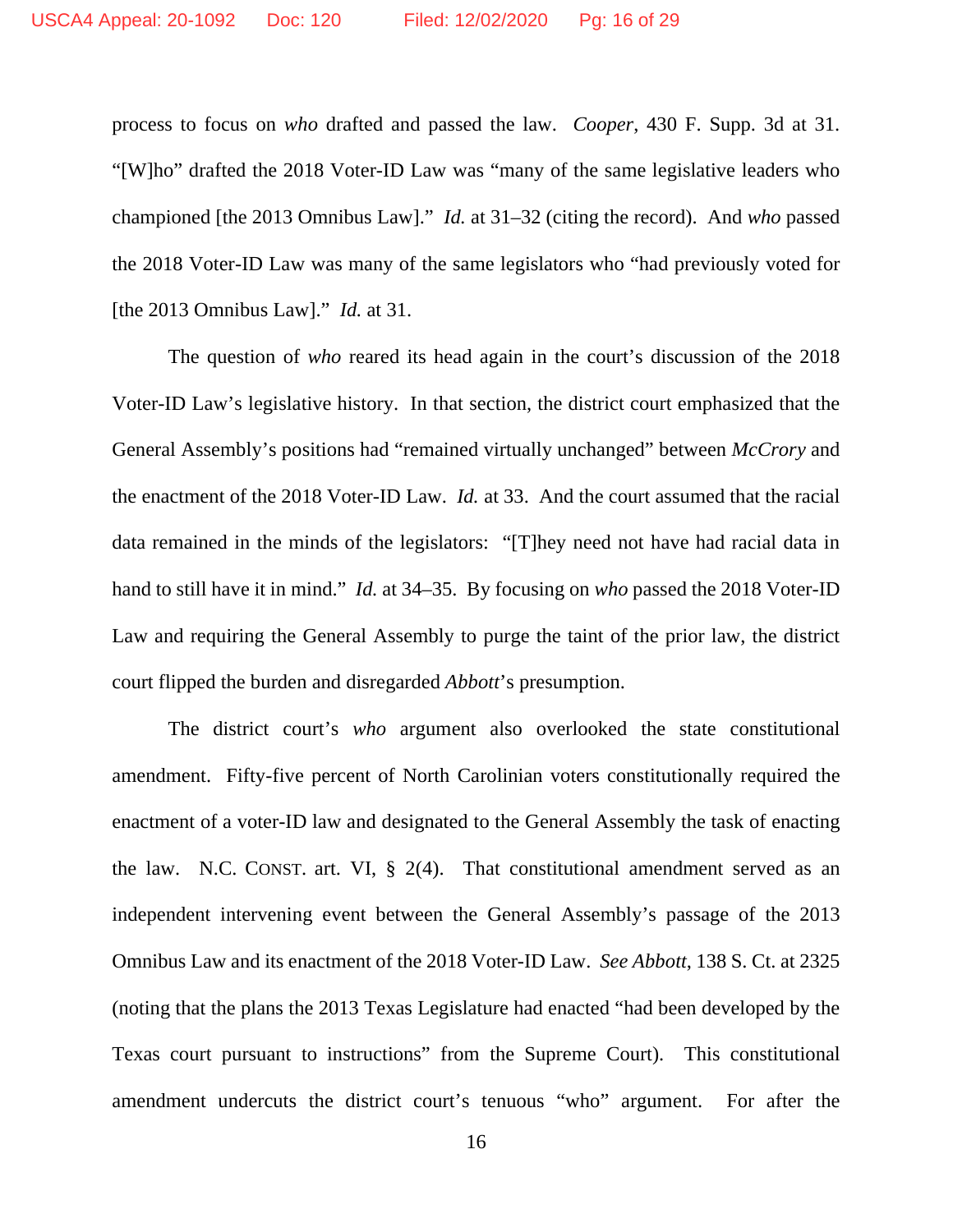constitutional amendment, the people of North Carolina had interjected their voice into the process, mandating that the General Assembly pass a voter-ID law.

None of this suggests that the 2013 General Assembly's discriminatory intent in enacting the 2013 Omnibus Law is irrelevant. *See Abbott*, 138 S. Ct. at 2327. But the appropriate place to consider the 2013 Omnibus Law is under the "historical background" factor. *See Arlington Heights*, 429 U.S. at 267; *see also Abbott*, 138 S. Ct. at 2325 (finding that the historical background leading to the law's enactment is but "'one evidentiary source' relevant to the question of intent" (quoting *Arlington Heights*, 429 U.S. at 267)). And yet the "historical background" section is the one part of the district court's discriminatory-intent analysis where the court did not discuss the 2013 Omnibus Law.

#### **B. The remaining evidence**

Once the proper burden and the presumption of good faith are applied, the Challengers fail to meet their burden of showing that the General Assembly acted with discriminatory intent in passing the 2018 Voter-ID Law. *See Abbott*, 138 S. Ct. at 2327. While North Carolina's historical background favors finding discriminatory intent, *Cooper*, 430 F. Supp. 3d at 25 ("No one disputes that North Carolina 'has a long history of race discrimination generally and race-based vote suppression in particular.'" (quoting *McCrory*, 831 F.3d at 223)), the facts considered under the remaining *Arlington Heights* factors—the sequence of events leading to enactment, legislative history, and disparate impact—cannot support finding discriminatory intent. We discuss each factor in turn.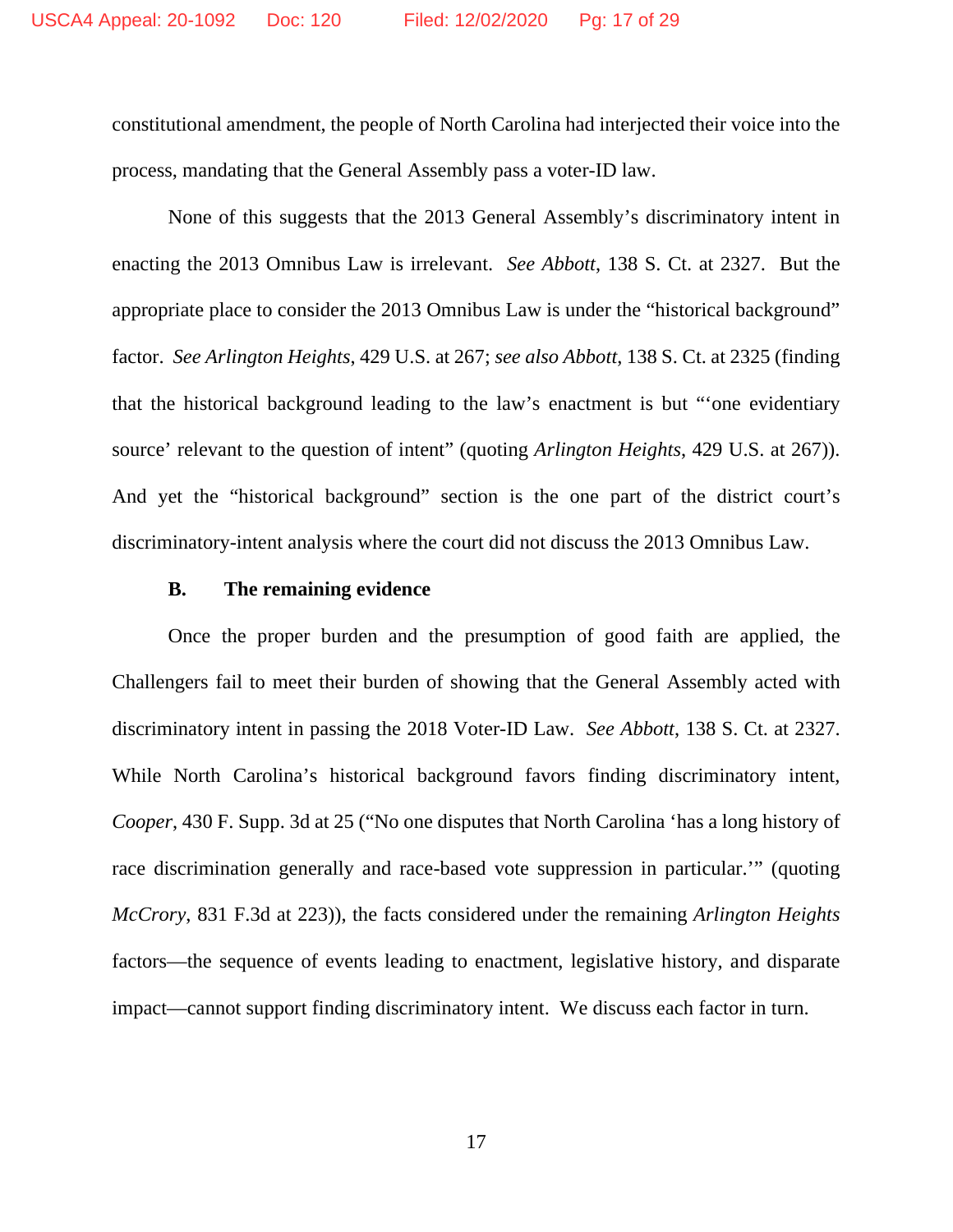#### **1. Sequence of events leading to enactment**

The district court acknowledged that there were no procedural irregularities in the sequence of events leading to the enactment of the 2018 Voter-ID Law. *Cooper*, 430 F. Supp. 3d at 30. "[O]f course, a legislature need not break its own rules to engage in unusual procedures." *McCrory*, 831 F.3d at 228. But the remaining evidence of the legislative process otherwise fails to "spark suspicion" of impropriety in the 2018 Voter-ID Law's passage. *Arlington Heights*, 429 U.S. at 269.

The 2018 Voter-ID Law underwent five days of legislative debate and was permitted time for public comment. *Cooper*, 430 F. Supp. 3d at 31 (citing the record); *see Abbott*, 138 S. Ct. at 2328–29 ("[W]e do not see how the brevity of the legislative process can give rise to an inference of bad faith—and certainly not an inference that is strong enough to overcome the presumption of legislative good faith."). Twenty-four amendments were offered and thirteen, including several proposed by the law's opponents, were adopted. J.A. 2008–09, 2092–97. In all, the enactment was not the "abrupt" or "hurried" process that characterized the passage of the 2013 Omnibus Law. *See McCrory*, 831 F.3d at 228–29 (finding "compelling" evidence of discriminatory intent in the passage of omnibus legislation that was "the most restrictive voting law North Carolina has seen since the era of Jim Crow" because it was enacted right after *Shelby County* invalidated the preclearance regime, passed both chambers in three days, received only two hours of debate in the House, and provided House members with no chance to propose amendments); *see also Abbott*, 138 S. Ct. at 2329 (finding no suspicion of discriminatory intent from the use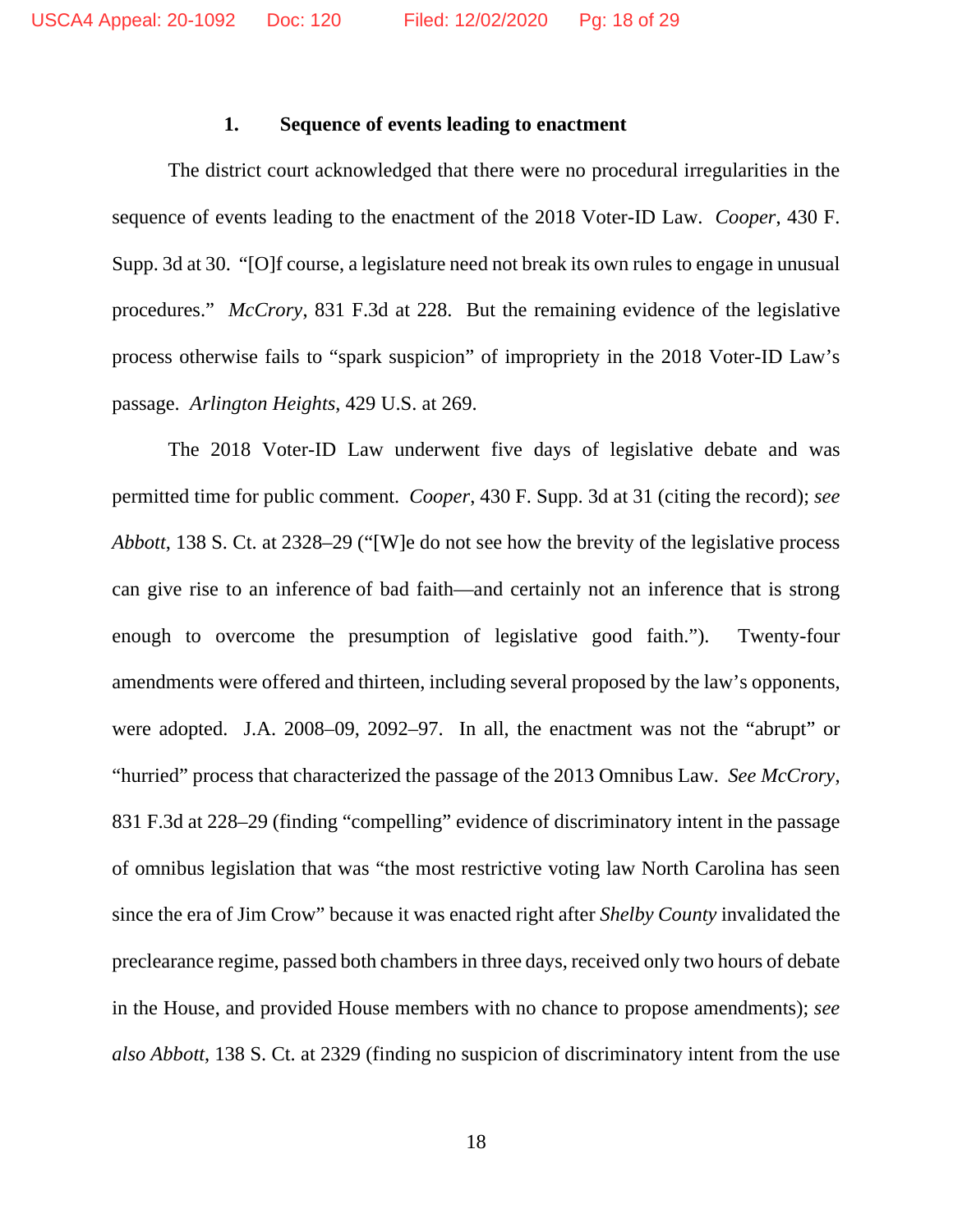of a legislative special session, which eliminated the need to comply with certain legislative rules).

The 2018 Voter-ID Law also enjoyed bipartisan support: four Democratic legislators joined their Republican colleagues in voting for the 2018 Voter-ID Law. J.A. 2081–89. One of those legislators—Senator Joel Ford, a Black Democrat—sponsored the bill. *Cooper*, 430 F. Supp. 3d at 31. But the district court discounted this bipartisanship in general, failing to even mention two of the Democrats who first voted for the bill. *See id.*  Senator Ford, the district court explained, had later admitted that he considered switching parties while the 2018 Voter-ID Law was being drafted. *Id.* Relying on this "admission," the district court found it was "a bit misleading" to say that the 2018 Voter-ID Law had bipartisan support. *Id.*[3](#page-18-0) But regardless of his unacted-upon musings, Senator Ford was a Black Democrat who sponsored the 2018 Voter-ID Law. His input in its drafting and his votes to pass the bill deserve at least the same weight as those of any other legislator including the three other Democrats that voted for the bill—in the General Assembly in 2018. *See Lee v. Va. State Bd. of Elections*, 843 F.3d 592, 603 (4th Cir. 2016) (relying favorably on the votes of two non-Republicans—one Democrat and one Independent); *McCrory*, 831 F.3d at 227 (crediting the votes of five House Democrats that voted for the pre-*Shelby County* version of the 2013 Omnibus Law); *cf. South Carolina*, 898 F. Supp.

<span id="page-18-0"></span><sup>&</sup>lt;sup>3</sup> One might question the relevance of bipartisanship in a discriminatory-intent analysis. Is political affiliation a reliable indicator of discriminatory intent? Is a minority legislator's support for a law irrelevant if he is a Republican or merely considered becoming a Republican? But, as both *McCrory* and *Lee* did before us, we consider bipartisanship.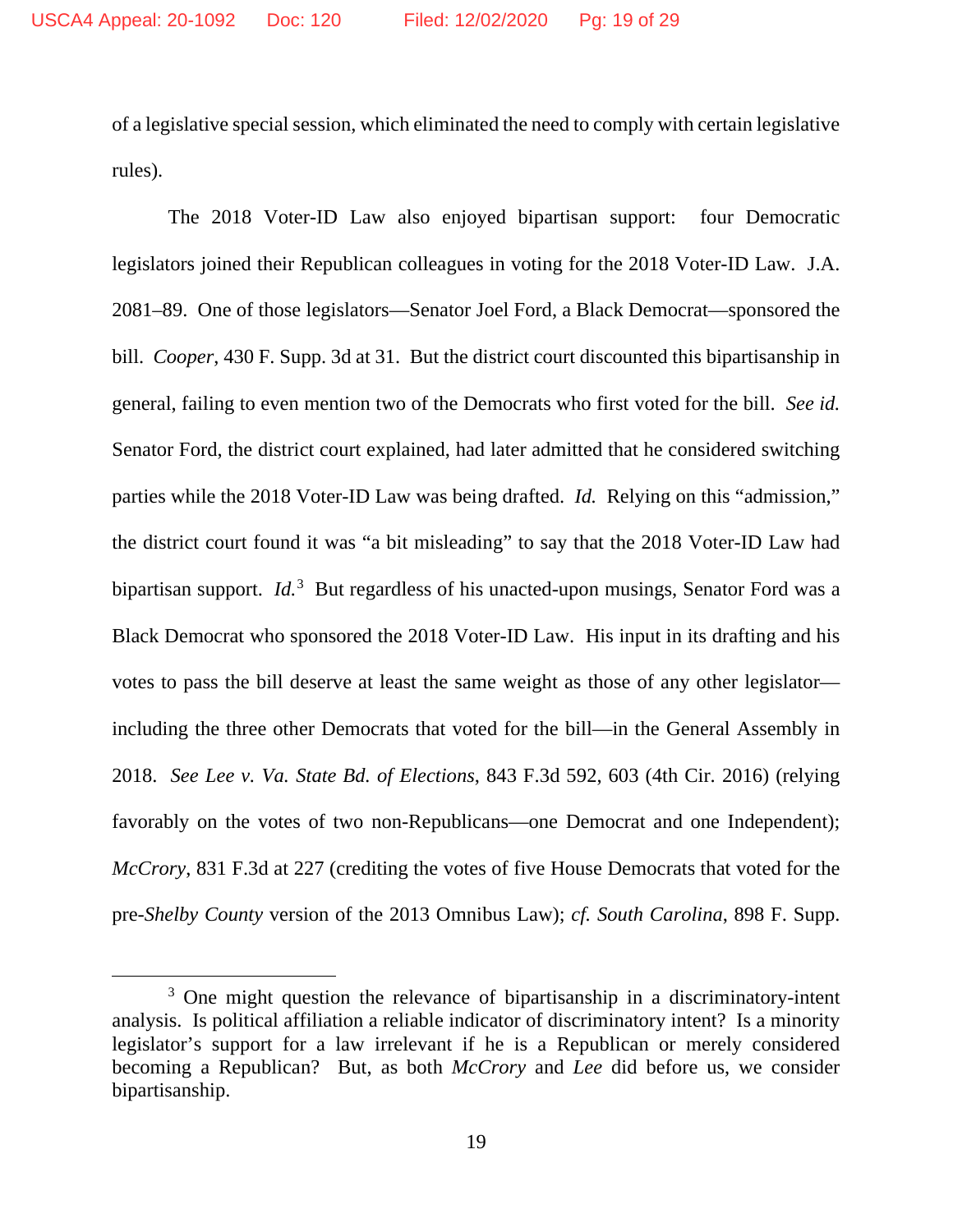2d at 44 (commenting favorably that changes to the law were led by two Republicans and one Democrat). Whatever one thinks of the weight of bipartisanship, the district court erred in discounting Senator Ford and ignoring the other supporting Democrats.

And finally, the district court again overlooked the state constitutional amendment as part of the sequence of events leading to the 2018 Voter-ID Law's enactment. There is no question that the voters of North Carolina constitutionally mandated that the legislature enact a voter-ID law. At the very least, this intervening event undermined the district court's inappropriate linking of the 2013 Omnibus Law and the 2018 Voter-ID Law. [4](#page-19-0)

### **2. Legislative history**

The district court also concluded that the 2018 Voter-ID Law's legislative history supported finding discriminatory intent. *Cooper*, 430 F. Supp. 3d at 35. In making that determination, the district court noted that Republican legislative leaders strongly opposed *McCrory*, remained committed to passing a voter-ID law that would withstand future court challenges, and did not change their positions, goals, or motivations between the passage of the 2013 Omnibus Law and the 2018 Voter-ID Law. *Id.* at 33.<sup>[5](#page-19-1)</sup> But these findings

<span id="page-19-0"></span><sup>&</sup>lt;sup>4</sup> The Governor's veto was overridden by supermajorities elected under racially gerrymandered maps. But this sheds little light on the motivations of those overriding legislators. At most the racially gerrymandered maps tell us about the motivations of the mapmakers and the legislators to whom they answered. They do not dictate a later General Assembly's intent in passing different legislation. *Cf. Greater Birmingham Ministries v. Sec'y of State for the State of Ala.*, 966 F.3d 1202, 1227 (11th Cir. 2020) ("[T]he statements Plaintiffs identify were not made about the law at issue in this case and thus do not evidence discriminatory intent behind it.").

<span id="page-19-1"></span><sup>5</sup> With respect to the 2013 Omnibus Law that was so critical to the district court's analysis, the court stated that the General Assembly requested and received racial voting (Continued)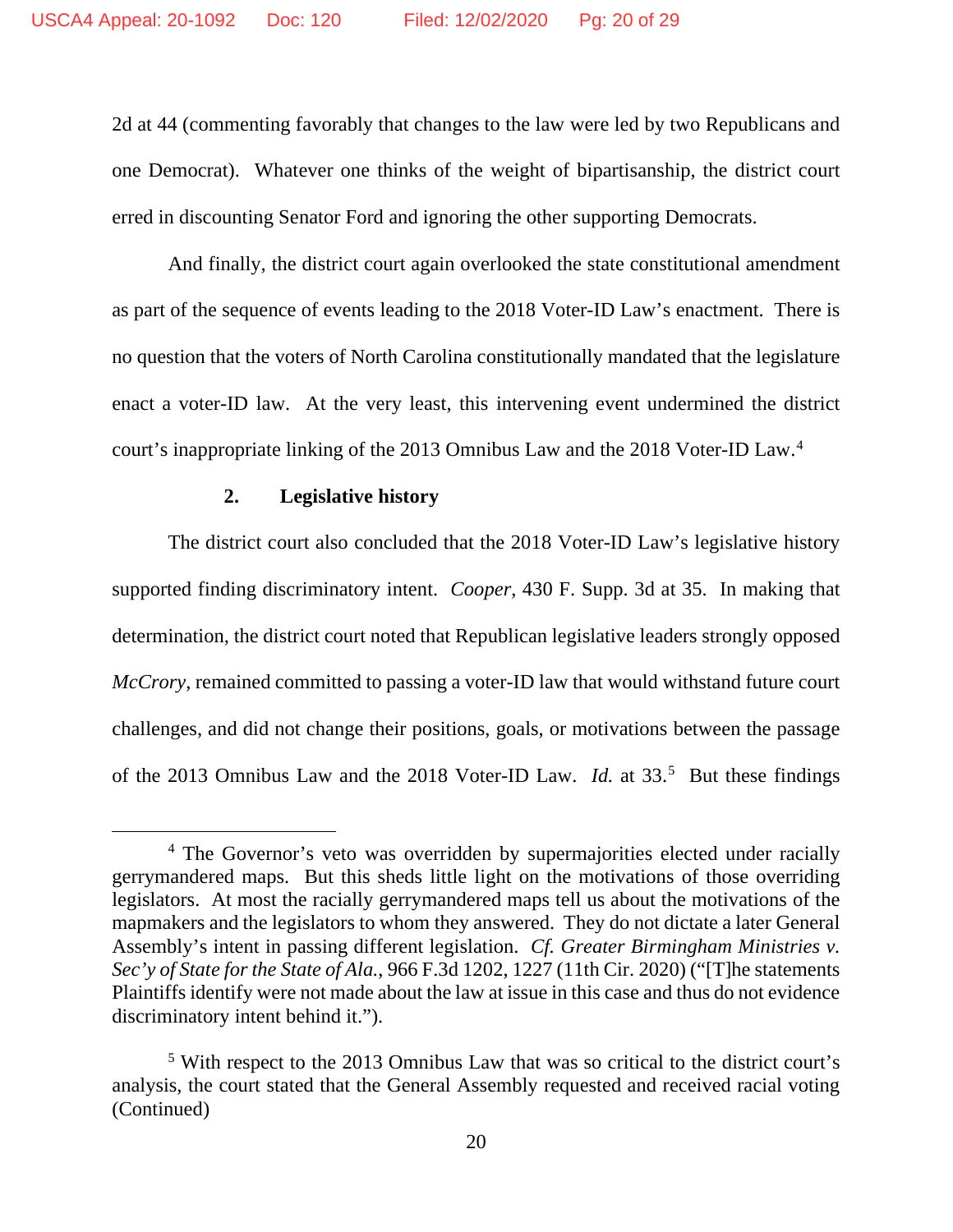impermissibly stemmed from the comments of a few individual legislators, *see McCrory*, 831 F.3d at 229, and relied too heavily on comments made by the bill's opponents, *see Fieger v. U.S. Att'y Gen.*, 542 F.3d 1111, 1119 (6th Cir. 2008). They also go against inferring "good faith" on the part of the legislature, which we are required to do: decrying a court opinion holding that you acted improperly in the past is not evidence that you have acted improperly again. *See Abbott*, 138 S. Ct. at 2324, 2327 (explaining that the legislature's stated objective of quickly bringing the litigation to a close "is entirely reasonable and certainly legitimate" when there "is no evidence that the Legislature's aim was to gain acceptance of plans that it knew were unlawful").

The district court makes hay out of the fact that a proposed amendment to include public-assistance IDs failed. *Cooper*, 430 F. Supp. 3d at 34 ("The decision not to include this form of identification in [the 2018 Voter-ID Law], despite the attention given to it in *[McCrory](https://1.next.westlaw.com/Link/Document/FullText?findType=Y&serNum=2039464113&pubNum=0000506&originatingDoc=I42b50c602d4b11eaa49a848616f1a2d2&refType=RP&originationContext=document&transitionType=DocumentItem&contextData=(sc.Default))*, is, as it was with [the 2013 Omnibus Law], particularly suspect."). [6](#page-20-0) But the

data "[f]ollowing" the issuance of *Shelby County* in June 2013. *Cooper*, 430 F. Supp. 3d at 26. To support this timing, it cites our prior decision in *McCrory*, which we do not read as taking a position on the data receipt's timing. *See McCrory*, 831 F.3d at 216. Our review of the record suggests, at least preliminarily, that most of the racial voting data was requested and received by the General Assembly while North Carolina was subject to the preclearance regime. *See McCrory*, 182 F. Supp. 3d at 489; *see also* J.A. 52, 53. The *McCrory* district court only noted one email containing racial data about same-day voter registration—the subject of one of five voting restrictions enacted as part of the 2013 Omnibus Law—that a member of the General Assembly received after *Shelby County*, on the same day the House voted to pass the bill in July 2013. 182 F. Supp. 3d at 490.

<span id="page-20-0"></span><sup>6</sup> Several months after the district court's decision, the General Assembly amended the 2018 Voter-ID Law to include federal and state public-assistance IDs. 2020 N.C. Sess. 17.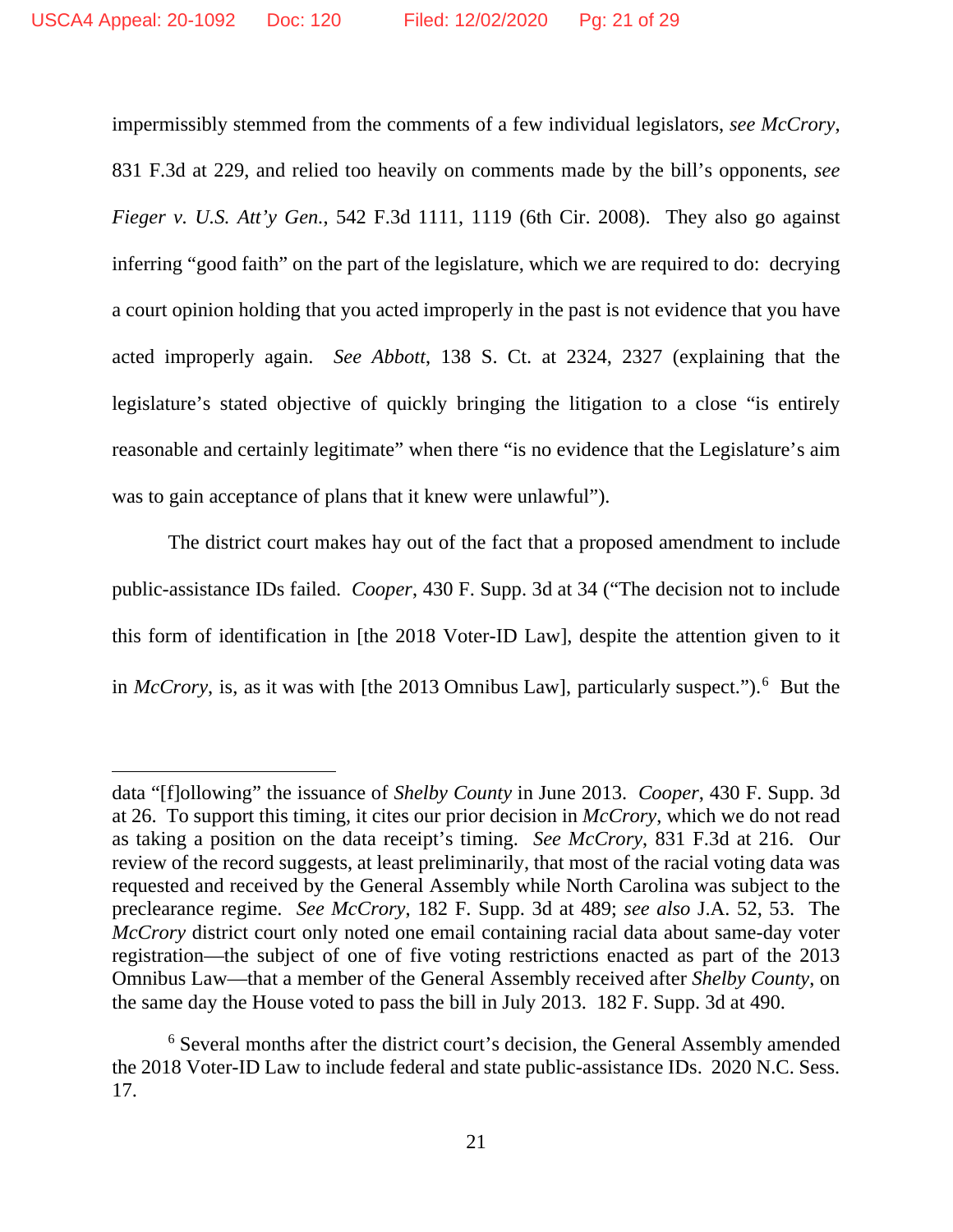district court did not consider the context in which that amendment failed. While the 2018 Voter-ID Law was in the House, Representative Richardson introduced an amendment to include public-assistances IDs that were "issued by a branch, department, agency, or entity of the [] United States or this State for a government program of public assistance." J.A. 2302. Representative Lewis spoke in opposition. J.A. 1761–63. He articulated concerns that "we have no way to impose our standards on the Federal Government" and that "[t]here is no provision of this amendment that would even require the ID to have a picture." J.A. 1761–62. Representative Richardson "accept[ed] the justification [he] gave" for opposing the bill<sup>[7](#page-21-0)</sup> and asked if he would be amendable to considering an amendment that only included public-assistance IDs issued by state agencies. J.A. 1763. Representative Lewis said that he would, and the two agreed to collaborate on such an amendment (though it never came to fruition). J.A. 1763. The House then voted, and the amendment failed. J.A. 1764. But this dialogue does nothing to suggest that the amendment failed due to discriminatory intent.

In any case, the district court erred in focusing on the public-assistance amendment. For even if it passed, the proposed amendment seems to cover a null set. As it would not have added any actual IDs to the list of qualifying IDs, it cannot be evidence of discriminatory intent. Recall that each of the qualifying IDs must include a photograph.

<span id="page-21-0"></span> $7$  With the benefit of hindsight, we might conclude that while the amendment itself does not mention a photograph, its placement within the bill would have required publicassistance IDs to have a photograph. But no legislator challenged Representative Lewis's contention. *See* J.A. 1761–64.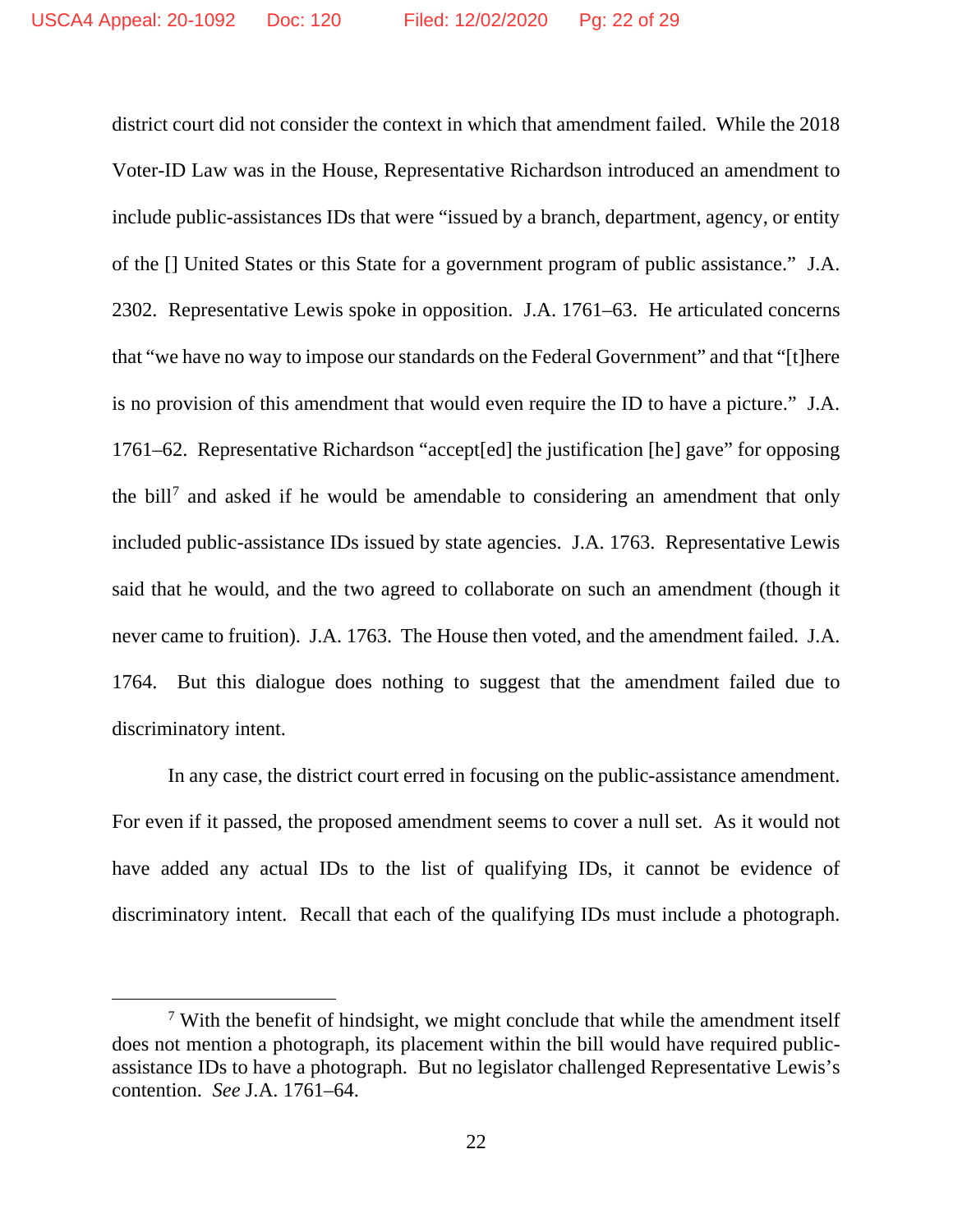*See* J.A. 1761–64. The parties put forth evidence about the types of public-assistance IDs that do and do not have photographs. The Defendants provided evidence that state publicassistance IDs do not include photographs. *See* J.A. 2106–09. The Challengers' lone counter was that several North Carolina housing authorities issue photo IDs to their residents. *See* J.A. 2318–27. But in North Carolina it appears that housing authorities are local government agencies—not state government agencies. *See Huntley v. Pandya*, 534 S.E.2d 238, 239 (N.C. Ct. App. 2000). And the proposed amendment only included publicassistance IDs issued by a federal or state entity. J.A. 2302 ("An identification card issued by a branch, department, agency, or entity of the [] United States or this State for a government program of public assistance."). Thus, as far as this record reveals, this proposed amendment would not cover any existing public-assistance IDs. And the failure to adopt a meaningless amendment cannot support finding discriminatory intent.

The other amendment that the district court focused on—and discounted addressed a concern we had with the 2013 Omnibus Law: voter-ID for absentee ballots. *Cooper*, 430 F. Supp. 3d at 33–34. In *McCrory*, we found the lack of an ID requirement for absentee voting suspect since absentee voting is disproportionately used by white voters and evidence of voting fraud is primarily related to absentee voting. 831 F.3d at 230, 235. Although the district court acknowledged that the 2018 Voter-ID Law "correct[s] this discrepancy," the court largely discounted the amendment and characterized the law's proponents as "reluctant" and "unconcerned about absentee voter fraud." *Cooper*, 430 F. Supp. 3d at 34. This is because, according to the district court, the initial law did not require an ID to vote absentee and the amendment was added after a significant absentee voting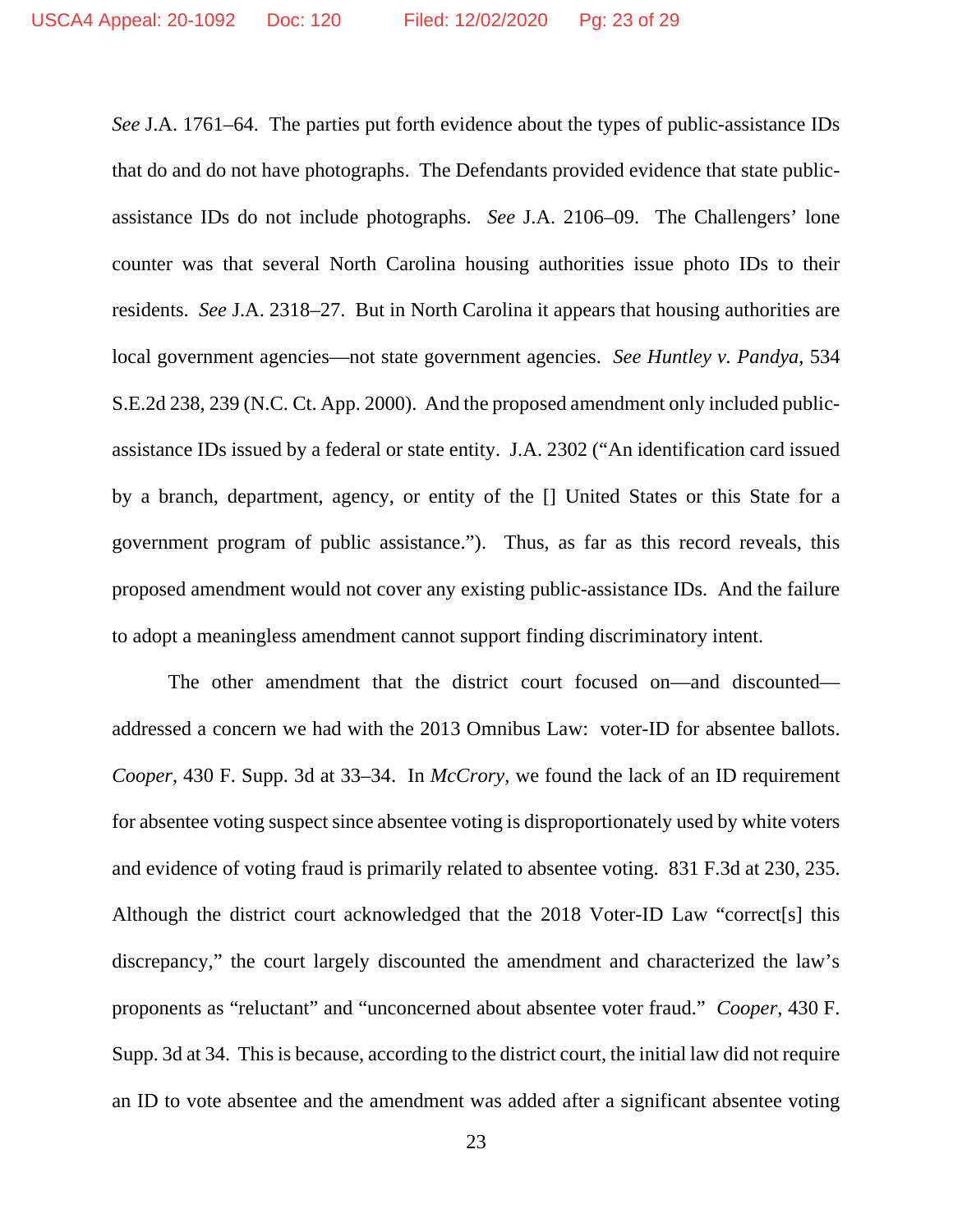scandal and in response to "intensifying public pressure." *Id*. Much like the district court's analysis of bipartisanship, the court acknowledges a significant difference between this law and the one in *McCrory* but then quickly discounts it. Again, the district court seems to be presuming bad faith by noting that the legislature was unconcerned with absentee-voting fraud in *McCrory* and surmising that they remained "unconcerned" here until a scandal forced their hand. That the legislature made this change should at least count for something.

The 2018 Voter-ID Law's legislative history is otherwise unremarkable. Nothing here suggests that the General Assembly used racial voting data to disproportionately target minority voters "with surgical precision." *McCrory*, 831 F.3d at 214, 216–17. And neither party nor the district court has brought to our attention any discriminatory remarks made by legislators during or about the legislation's passage.

#### **3. Impact of the official action**

The district court also erred in evaluating the racial impact of the 2018 Voter-ID Law. *See Arlington Heights*, 429 U.S. at 564 (considering whether "[t]he impact of the official action[s] . . . 'bears more heavily on one race than another'" (quoting *Washington v. Davis*, 426 U.S. 229, 242 (1976))). In evaluating the impact of the 2018 Voter-ID Law, the district court failed to adequately consider its mitigating provisions.

We accept the district court's finding that minority voters disproportionately lack the types of ID required by the 2018 Voter-ID Law. But the 2018 Voter-ID Law contains three provisions that go "out of [their] way to make its impact as burden-free as possible." *Lee*, 843 F.3d at 603. First, the law provides for registered voters to receive free voter-ID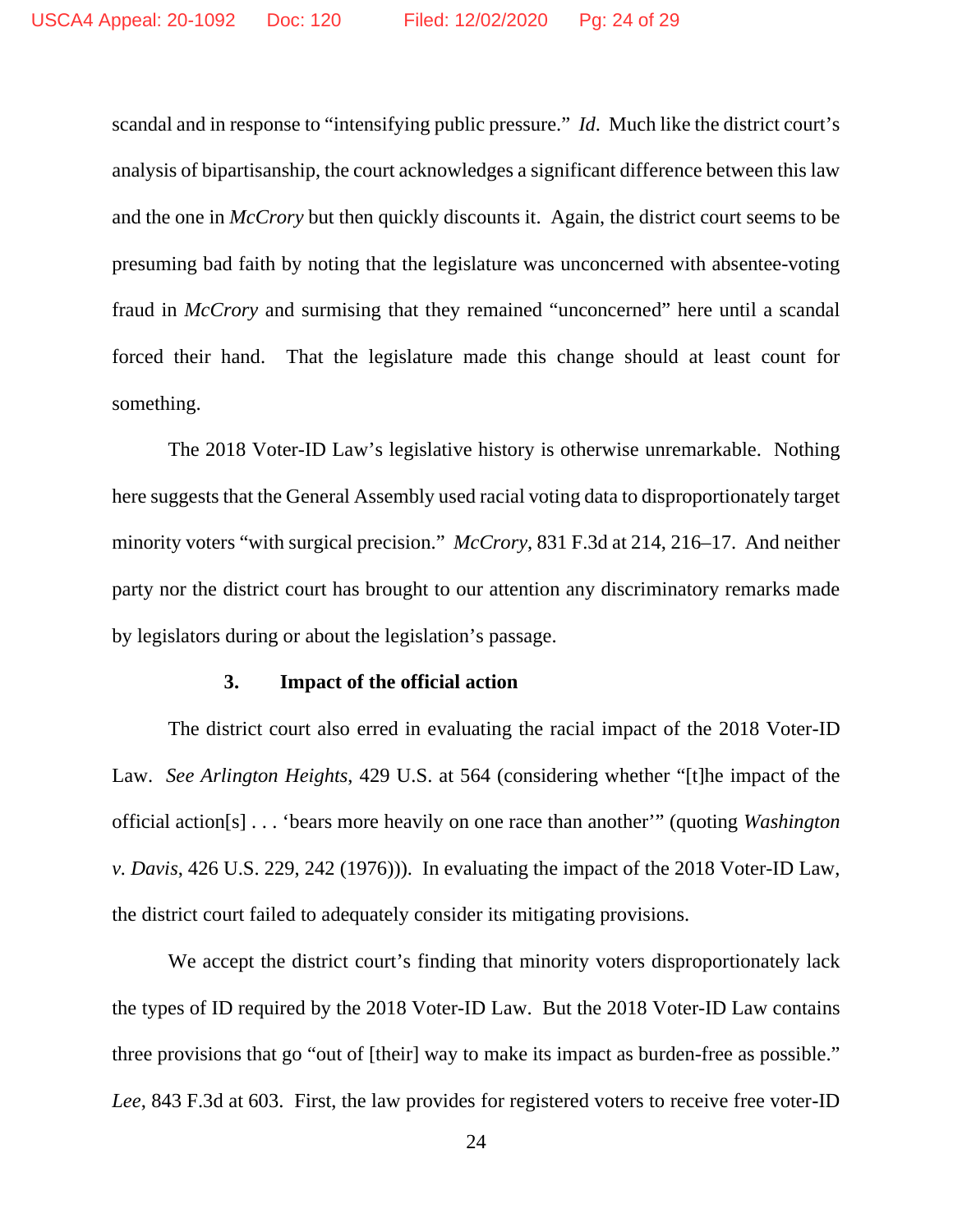cards without the need for corroborating documentation. 2018 N.C. Sess. Laws 144, § 1.1(a). Second, registered voters who arrive to the polls without a qualifying ID may fill out a provisional ballot and their votes will be counted if they later produce a qualifying ID at the county elections board. § 1.2(a). Third, people with religious objections, survivors of recent natural disasters, and those with reasonable impediments may cast a provisional ballot after completing an affidavit that affirms their identity and their reason for not producing an ID. *Id.* Their votes must be counted unless the county board of elections "has grounds to believe the affidavit is false." *Id.*

The district court discounted the first of these mitigating features—free voter-ID cards—out of concern that minority voters would be more likely to have to spend time and money (though the IDs are free and require no documentation) to procure this alternative form of ID. *Cooper*, 430 F. Supp. 3d at 39. This argument suffers from two flaws. First, as the Supreme Court noted in *Crawford*, where it addressed a more restrictive voter-ID law,<sup>[8](#page-24-0)</sup> "[f]or most voters who need them, the inconvenience of making a trip to the [DMV], gathering the required documents, and posing for a photograph surely does not qualify as a substantial burden on the right to vote, or even represent a significant increase over the usual burdens of voting." 553 U.S. at 198. And while the district court found that "the evidence in this case suggests otherwise," *Cooper*, 430 F. Supp. 3d at 39, at most, what the

<span id="page-24-0"></span><sup>8</sup> Indiana's voter-ID law required documentation to obtain a voter ID and did not include a reasonable impediment provision. *Crawford*, 553 U.S. at 185–86.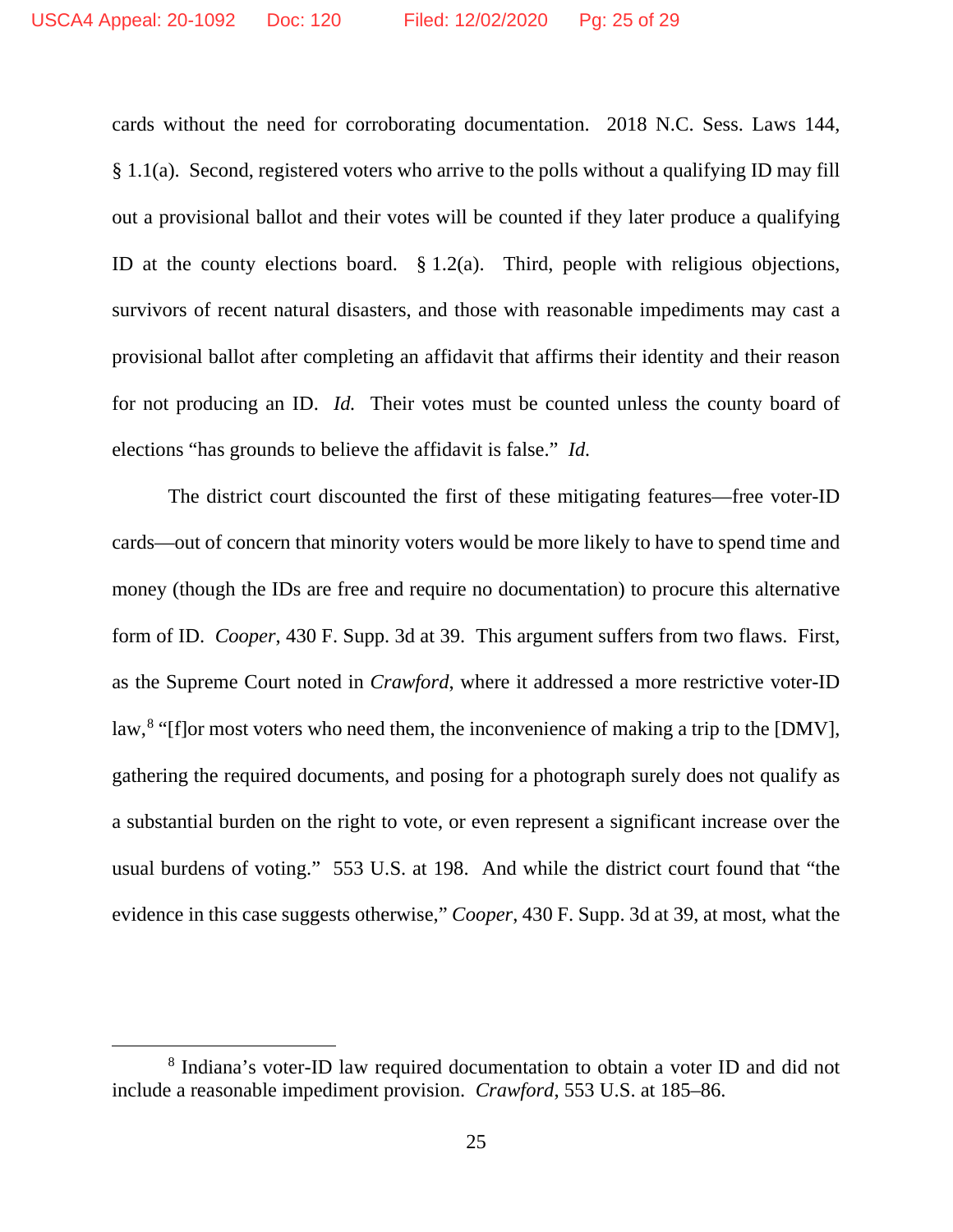cited evidence "suggests" is the same kind of minimal burden associated with obtaining a voter ID that the Supreme Court held insufficient to sustain a facial challenge in *Crawford*.

Second, eligible voters may engage in one-stop early voting (at their county board of elections office or an approved alternate site). N.C. GEN. STAT. §§ 163-227.2(b), 163- 227.6(a). And the 2018 Voter-ID Law obligates each county board of elections to issue free photo-ID cards during one-stop early voting. 2018 N.C. Sess. Laws 144, § 1.1(a). So for those who vote early at their county board of elections, the marginal cost of obtaining a qualifying ID is negligible because they can obtain a free voter ID and vote in a single trip. Those voters must do no more than they did previously—show up to vote. *See Crawford*, 553 U.S. at 198.

The district court gave no weight to the 2018 Voter-ID Law's second mitigating provision—provisional voting that is 'cured' by later presenting a qualifying ID, including a newly obtained voter-ID card, to the county elections board. And the district court discounted the 2018 Voter-ID Law's third mitigating feature—the reasonable impediment exemption—as unlikely to be the "panacea[]" it is claimed to be. *Cooper*, 430 F. Supp. 3d at 41. The district court seemingly believed that even if every eligible voter in North Carolina should be able to vote under the letter of the 2018 Voter-ID Law, in practicality, poor enforcement of the law would prevent eligible voters from doing so. *Id.* But an inquiry into the legislature's intent in *enacting* a law should not credit disparate impact that may result from poor *enforcement* of that law. *See United States v. Chem. Found.*, 272 U.S. 1, 14–15 (1926) ("The presumption of regularity supports the official acts of public officers, and, in the absence of clear evidence to the contrary, courts presume that they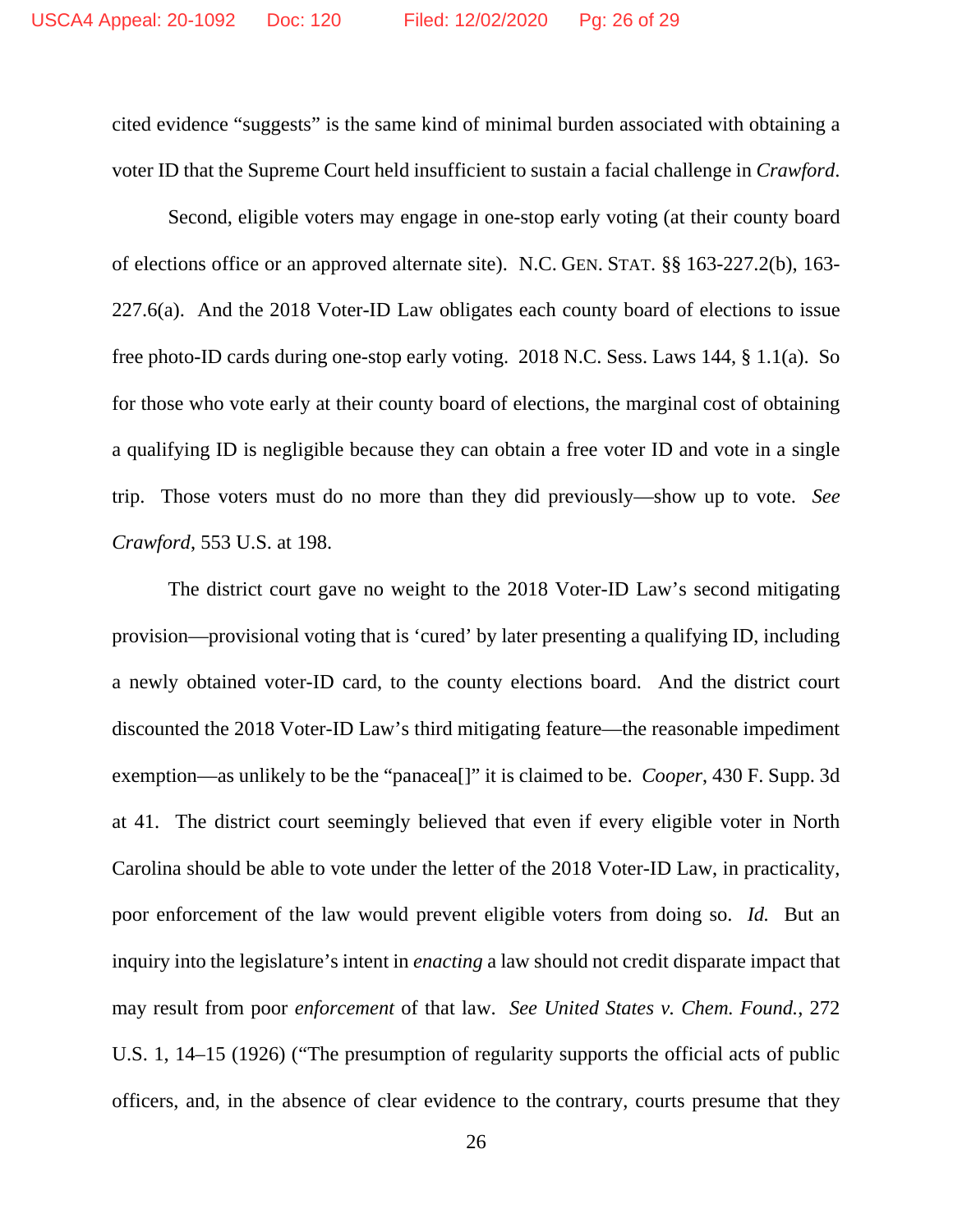have properly discharged their official duties."); *cf. South Carolina*, 898 F. Supp. 2d at 44 (accepting that a reasonable-impediment provision would function as intended).

Indeed, the 2018 Voter-ID Law is more protective of the right to vote than other states' voter-ID laws that courts have approved. In *Lee v. Virginia State Board of Elections*, we upheld Virginia's voter-ID law that only included two of these mitigating features free voter IDs available without corroborating documentation and provisional voting subject to 'cure.' 843 F.3d at 594. Likewise, in *South Carolina v. United States*, the District Court of the District of Columbia precleared South Carolina's voter-ID law that included a different combination of two mitigating features—free voter IDs available without corroborating documentation and a reasonable impediment procedure. 898 F. Supp. 2d at 32. And recently, the Eleventh Circuit, in *Greater Birmingham Ministries v. Secretary of State for the State of Alabama*, upheld Alabama's voter-ID law that included versions of two of the 2018 Voter-ID Law's mitigating features—free voter IDs that require corroborating documentation and provisional voting subject to 'cure.' 966 F.3d at 1213– 14. Given these cases, it is hard to say that the 2018 Voter-ID Law does not sufficiently go "out of its way to make its impact as burden-free as possible." *Lee*, 843 F.3d at 603.

Considering the evidence presented to the district court with the burden properly applied to the Challengers and the presumption of good faith afforded to the General Assembly, we cannot agree that the Challengers would likely carry their burden of proving that the General Assembly acted with discriminatory intent in passing the 2018 Voter-ID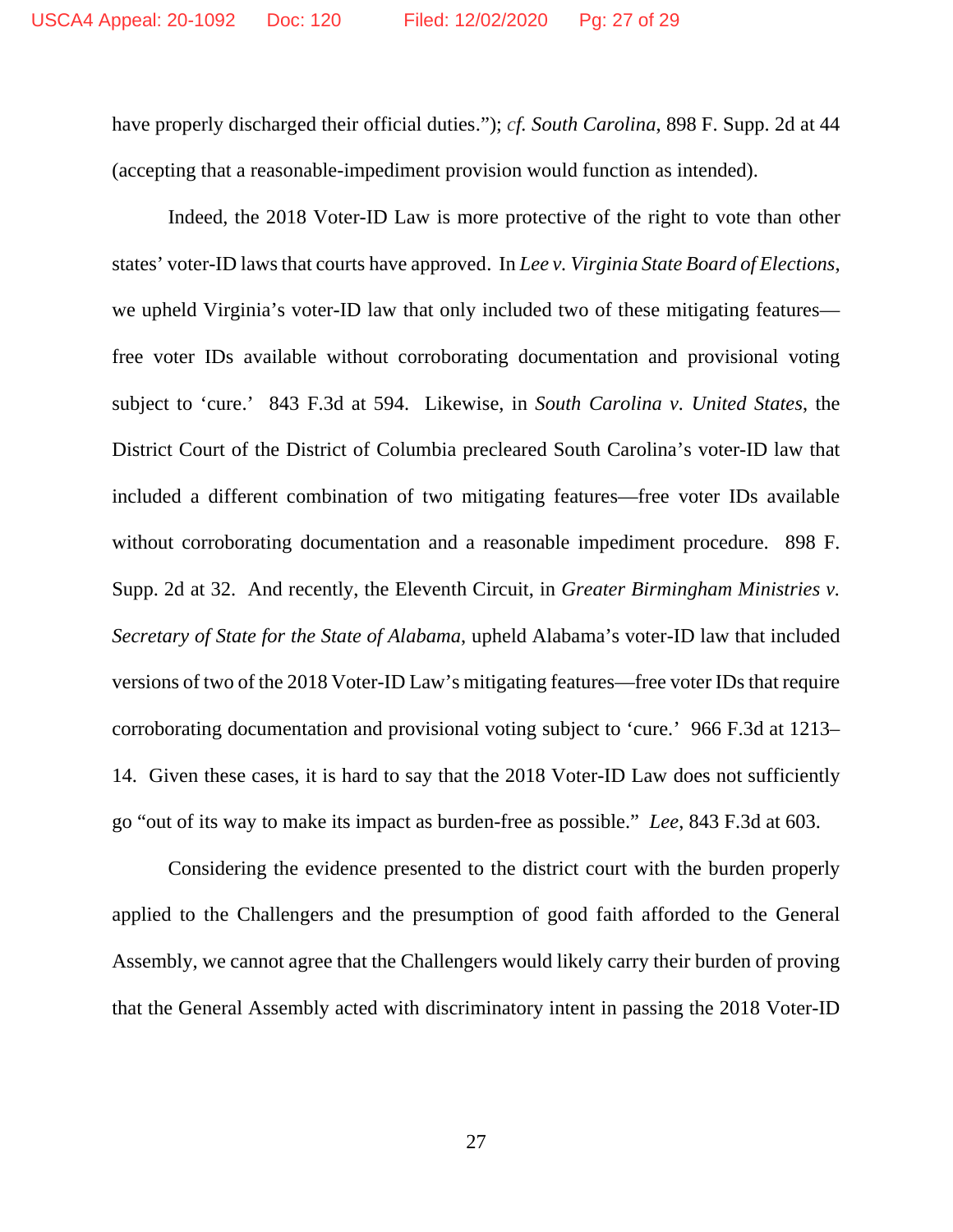Law.<sup>[9](#page-27-0)</sup> We do not reverse the district court because it weighed the evidence before it differently than we would. Instead, we reverse because of the fundamental legal errors that permeate the opinion—the flipping of the burden of proof and the failure to provide the presumption of legislative good faith—that irrevocably affected its outcome. We therefore hold that the district court abused its discretion in issuing the preliminary injunction.

 $*$  \* \*

We do not doubt, as we held in *McCrory* and as the State expressly acknowledges in this case, that there is a long and shameful history of race-based voter suppression in North Carolina. *See McCrory*, 831 F.3d at 223. But we made clear in *McCrory* that our holding did not "freeze North Carolina election law in place." 831 F.3d at 241. The district court failed to adhere to our admonishment and the Supreme Court's unmistakable commands in *Abbott*. Instead, it considered the North Carolina General Assembly's past conduct to bear so heavily on its later acts that it was virtually impossible for it to pass a

<span id="page-27-0"></span><sup>9</sup> Because our decision rests on the Challengers' failure to show a likelihood of success on the merits of their claims, we decline to consider the remaining preliminaryinjunction requirements. We do, however, find it prudent to mention two concerns about the district court's analysis of those factors. First, because the district court found that the Challenger organizations had standing to bring this case on their own behalf, it analyzed the irreparable harm requirement with an eye towards whether the organizations themselves would suffer irreparable harm in the absence of an injunction. *Cooper*, 430 F. Supp. 3d at 51. Because we rest our standing holding on a representational theory, this factor should instead consider whether the voting members of the organizations would suffer irreparable harm in the absence of an injunction.

Second, the district court ignored the Challengers' nine-month delay in moving for a preliminary injunction after filing their complaint. No matter if this delay would have been dispositive, the district court erred by ignoring it entirely. *See Benisek v. Lamone*, 138 S. Ct. 1942, 1944 (2018); *Quince Orchard Valley Citizens Ass'n*, 872 F.2d at 80.